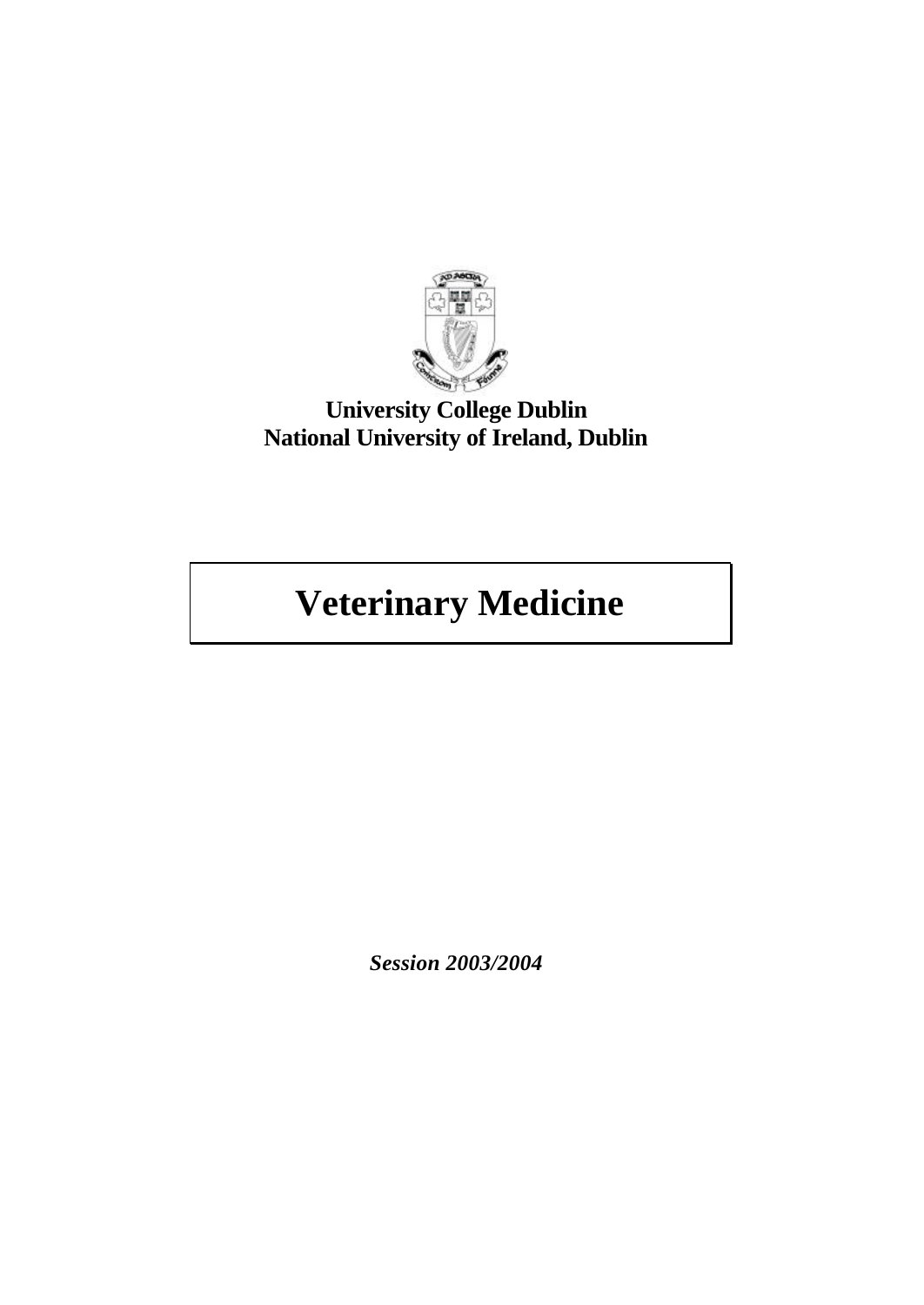| <b>Dates of Terms for MVB Course</b>                                                                                                                           |                                                            |                                                                     |                                         |  |  |  |
|----------------------------------------------------------------------------------------------------------------------------------------------------------------|------------------------------------------------------------|---------------------------------------------------------------------|-----------------------------------------|--|--|--|
| <b>Session 2003/2004</b>                                                                                                                                       |                                                            |                                                                     |                                         |  |  |  |
| <b>Semester 1:</b><br>Michaelmas Lecture Term<br>Examinations                                                                                                  | 08 December                                                | 15 September – 05 December<br>- 14 December                         | 12 weeks<br>1 week                      |  |  |  |
| <b>Semester 2:</b><br>Hilary Lecture Term<br><b>Break</b><br><b>Trinity Lecture Term</b><br>Revision<br>Examinations                                           | 05 January<br>01 March<br>22 March<br>19 April<br>28 April | - 27 February<br>$-19$ March<br>$-16$ April<br>24 April<br>$\equiv$ | 8 weeks<br>3 weeks<br>4 weeks<br>1 week |  |  |  |
| Easter Sunday: 11 April, 2004<br>Autumn Repeat Examinations: 09 August, 2004                                                                                   |                                                            |                                                                     |                                         |  |  |  |
| <b>Timetables</b><br>Timetables of lectures, practicals, tutorials etc. will be available at the commencement of the<br>session from the departmental offices. |                                                            |                                                                     |                                         |  |  |  |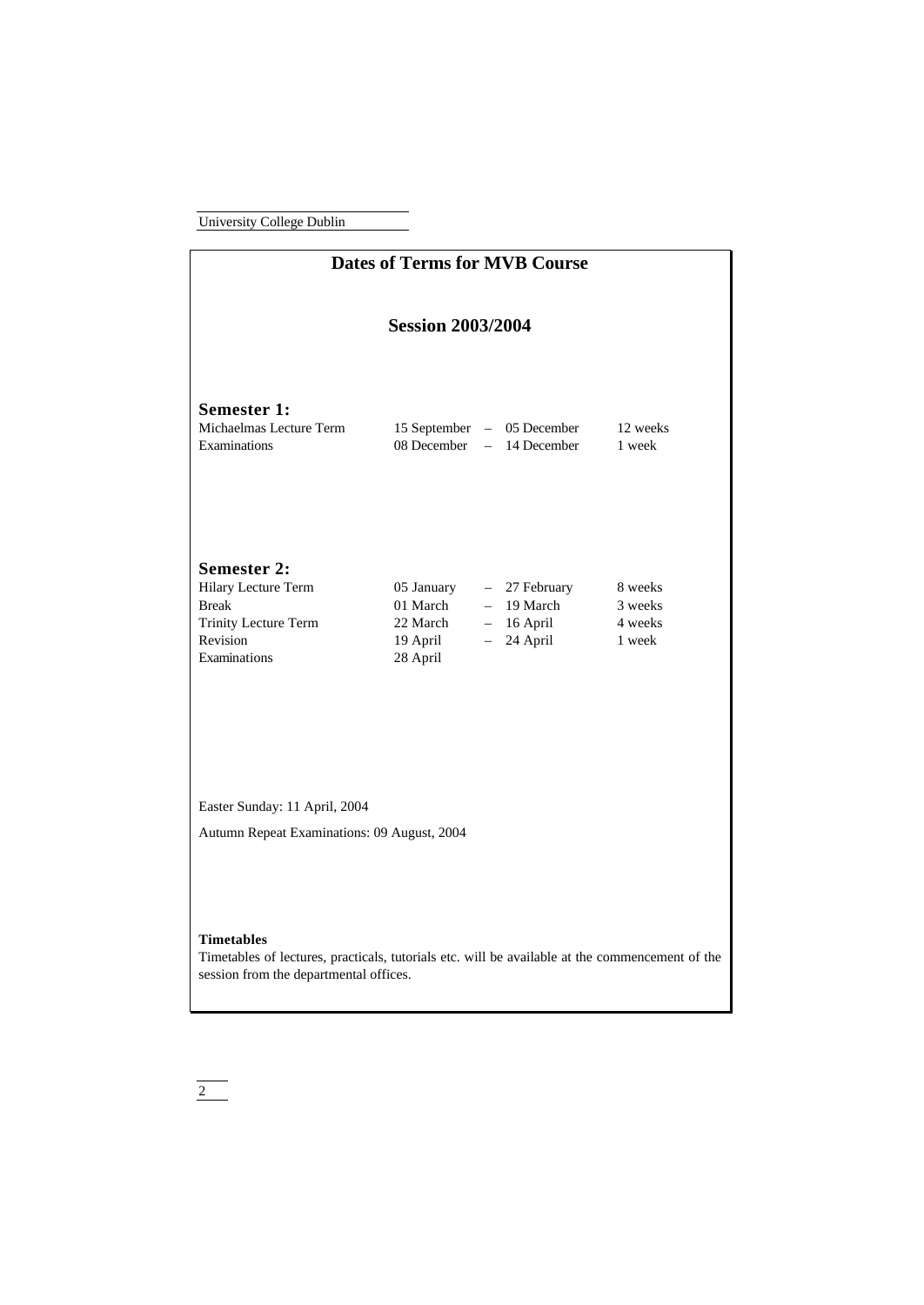| <b>Faculty of Veterinary Medicine Office</b>                                                                                                                                                                                                                                     |                                                                                                                                                                                               |  |  |  |
|----------------------------------------------------------------------------------------------------------------------------------------------------------------------------------------------------------------------------------------------------------------------------------|-----------------------------------------------------------------------------------------------------------------------------------------------------------------------------------------------|--|--|--|
| Telephone:<br>716 6100 Room 202, Veterinary Medicine Building<br>Fax:<br>716 6104<br>e-mail: Barbara.Clarke@ucd.ie<br>Web: http://www.ucd.ie~vetmed/                                                                                                                             |                                                                                                                                                                                               |  |  |  |
| Dean of the Faculty:                                                                                                                                                                                                                                                             | Professor Boyd R. Jones                                                                                                                                                                       |  |  |  |
| Associate Dean (Teaching and Learning):                                                                                                                                                                                                                                          | Dr. Michael L. Doherty                                                                                                                                                                        |  |  |  |
| Associate Dean (Research):                                                                                                                                                                                                                                                       | Dr. Grace Mulcahy                                                                                                                                                                             |  |  |  |
| Senior Faculty Administrator:                                                                                                                                                                                                                                                    | Ms. Barbara A. Clarke                                                                                                                                                                         |  |  |  |
| <b>Student Advisors:</b>                                                                                                                                                                                                                                                         | Rev. Cecil Bryan (Chaplain)<br>Rev. John McNerney (Chaplain)<br>Ms. Colleen Blaney                                                                                                            |  |  |  |
| <b>Heads of Academic Departments</b>                                                                                                                                                                                                                                             |                                                                                                                                                                                               |  |  |  |
| Veterinary Anatomy<br>Veterinary Physiology and Biochemistry<br>Animal Husbandry and Production<br>Veterinary Microbiology and Parasitology<br>Veterinary Pathology<br><b>Small Animal Clinical Studies</b><br><b>Large Animal Clinical Studies</b><br><b>Veterinary Surgery</b> | Professor Stephen Carrington<br>Professor Alan Baird<br>Dr. Mark Crowe<br>Dr. Bryan Markey<br>Dr. Joseph Cassidy<br>Dr. Carmel Mooney<br>Professor J. D. Collins<br>Professor Chris Bellenger |  |  |  |
| <b>Academic Advisory Meeting</b>                                                                                                                                                                                                                                                 |                                                                                                                                                                                               |  |  |  |
| Faculty Advisory Session - First Year                                                                                                                                                                                                                                            | 10.00 a.m. Wednesday, 10th<br>September, 2003                                                                                                                                                 |  |  |  |
| First day of lectures                                                                                                                                                                                                                                                            | Monday, 15th September, 2003                                                                                                                                                                  |  |  |  |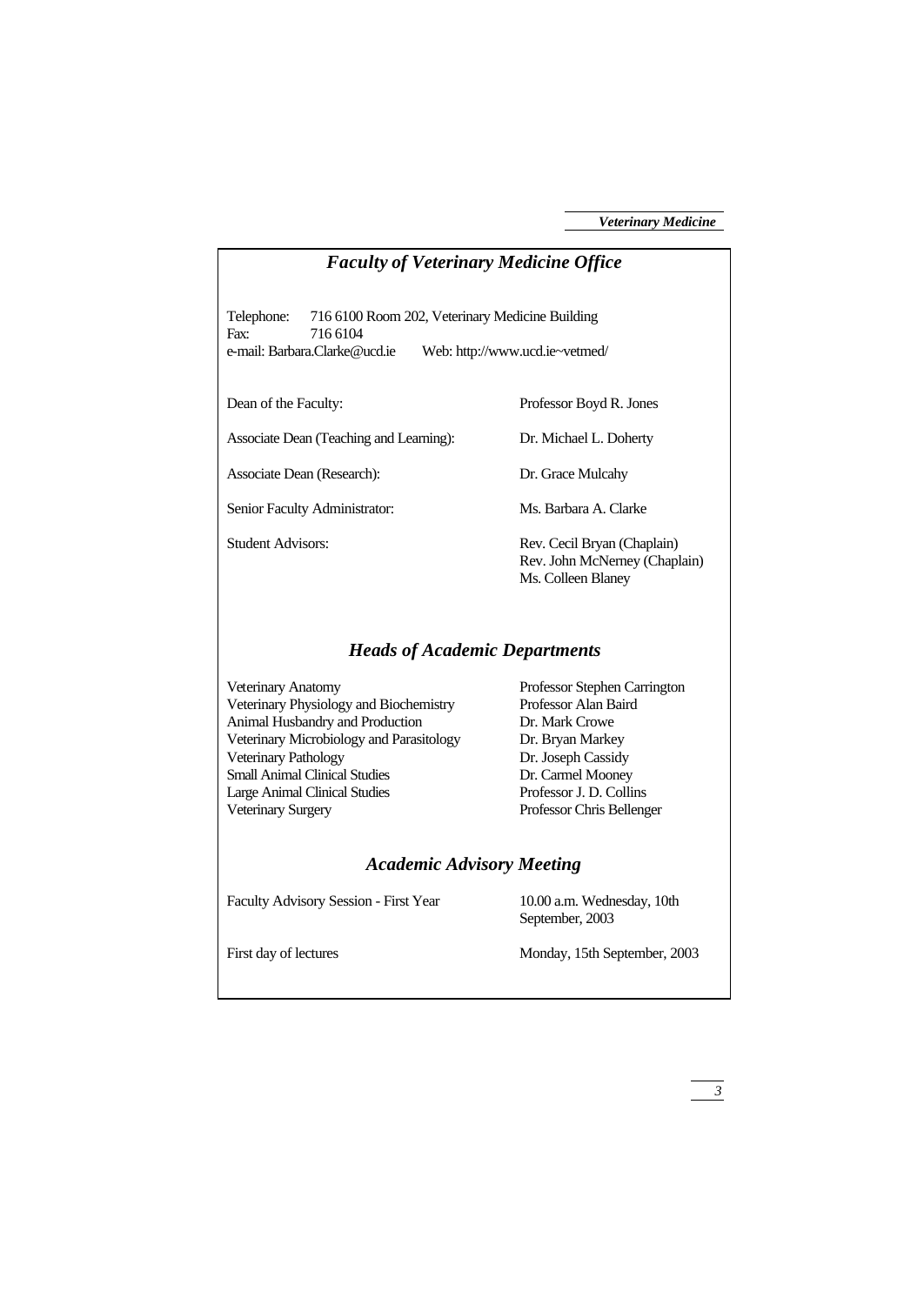# **Contents Degree of Bachelor of Veterinary Medicine (MVB)............................................................6** *Examination Subjects..................................................................................................... 9* **Courses of Instruction for the Degree of MVB..................................................................10** *First Year.........................................................................................................................10* AHP 2050 Animal Husbandry and Production........................................................10 VAN 1010 Veterinary Anatomy I (including Histology and Embryology).............10 VPB 1020 Veterinary Physiology and Biochemistry I (including Chemistry, Applied Biophysics and Molecular and Cell Biology)..........................10 VAN 0000 Veterinary Information Technology and Computing.............................11 VAN 2040 Applications and Integration (Problem Based Learning) .......................11 LACS 3040 Veterinary Statistics...............................................................................11 *Second Year.....................................................................................................................11* VAN 2010 Veterinary Anatomy II (including Histology and Embryology)............11 AHP 2050 Animal Husbandry and Production........................................................11 VPB 2020 Veterinary Physiology and Biochemistry II ..........................................12 VAN 2040 Applications and Integration (Problem Based Learning) .......................12 LACS 0000 Physical Examination and History Taking.............................................12 *Third Year........................................................................................................................13* VMP 3010 Veterinary Microbiology ........................................................................13 VMP 3020 Veterinary Parasitology ..........................................................................13 VPY 4090 Veterinary Pathology I...........................................................................14 SACS 3050 Small Animal Clinical Studies I..............................................................14 LACS 3040 Large Animal Clinical Studies I..............................................................15 VSY 3070 Veterinary Surgery I...............................................................................15 SACS 3060 Veterinary Pharmacology and Toxicology I...........................................15 *Fourth Year.....................................................................................................................16 Old Curriculum ..............................................................................................................16* VPY 4010 Veterinary Pathology II..........................................................................16 VMP 0000 Veterinary Microbiology II....................................................................16 VMP 0000 Veterinary Parasitology II......................................................................16 SACS 4020 Veterinary Pharmacology and Toxicology .............................................16 LACS 4030 Large Animal Clinical Studies I..............................................................16 SACS 5010 Small Animal Clinical Studies I..............................................................17 VSY 5020 Veterinary Surgery I...............................................................................17 *New Curriculum.............................................................................................................17* LACS 4080 Large Animal Clinical Studies II.............................................................17 SACS 4050 Small Animal Clinical Studies II.............................................................17 SACS 0000 Veterinary Pharmacology and Toxicology II..........................................17 VMP 4040 Veterinary Infectious Diseases...............................................................18 VSY 4060 Veterinary Surgery II..............................................................................18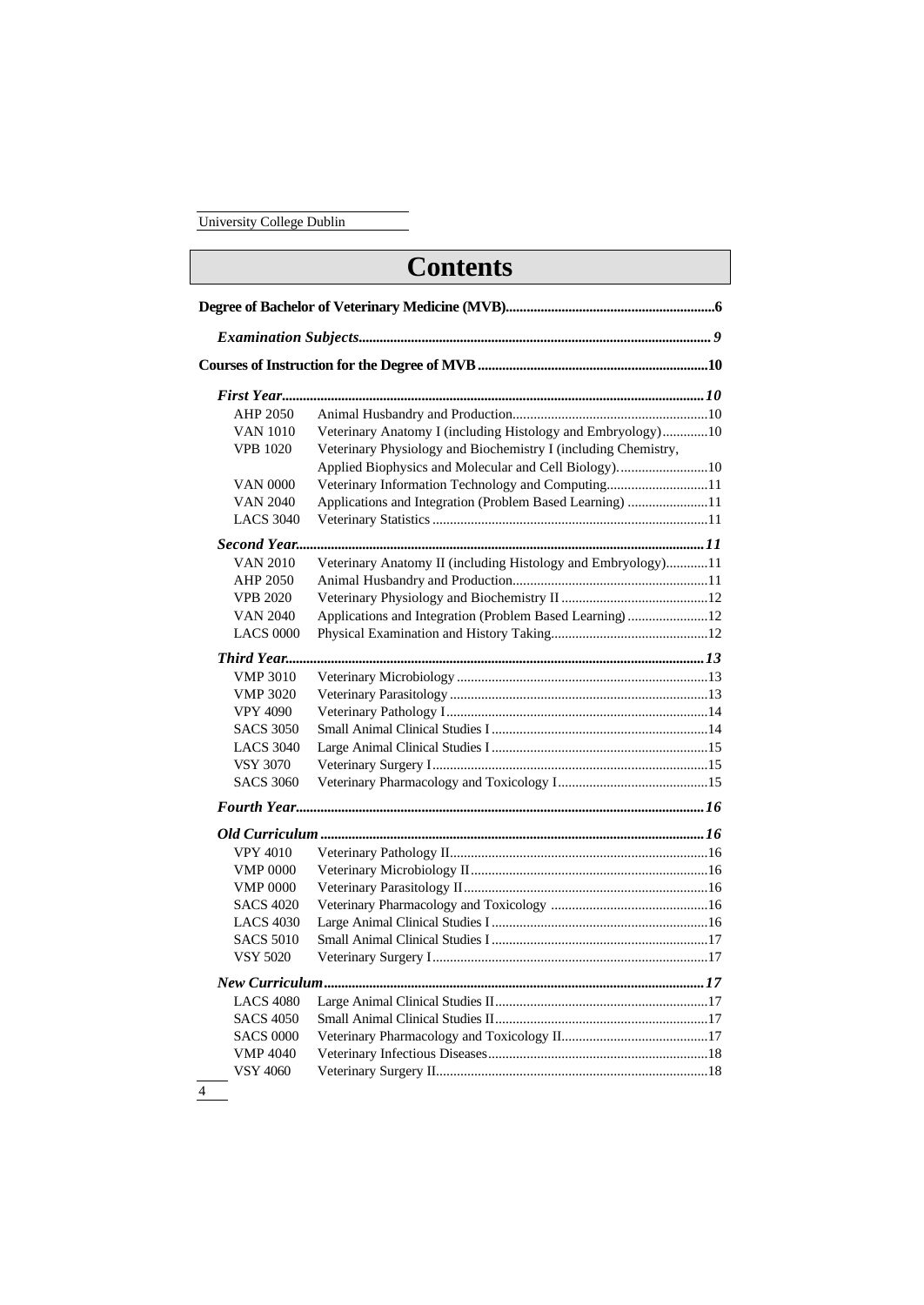|                  |                                                                | <b>Veterinary Medicine</b> |
|------------------|----------------------------------------------------------------|----------------------------|
| <b>LACS 4070</b> |                                                                |                            |
| <b>VPY 4090</b>  |                                                                |                            |
|                  |                                                                |                            |
| <b>SACS 5010</b> |                                                                |                            |
| <b>LACS 5030</b> |                                                                |                            |
| <b>VSY 5020</b>  |                                                                |                            |
|                  |                                                                |                            |
|                  |                                                                |                            |
|                  |                                                                |                            |
|                  |                                                                |                            |
|                  |                                                                |                            |
|                  |                                                                |                            |
|                  |                                                                |                            |
|                  |                                                                |                            |
|                  |                                                                |                            |
|                  |                                                                |                            |
|                  |                                                                |                            |
|                  |                                                                |                            |
|                  |                                                                |                            |
|                  |                                                                |                            |
|                  |                                                                |                            |
|                  |                                                                |                            |
|                  |                                                                |                            |
|                  |                                                                |                            |
|                  | Professor P.A. McGeady Memorial Medal in Veterinary Surgery 26 |                            |
|                  |                                                                |                            |
|                  |                                                                |                            |
|                  |                                                                |                            |
|                  |                                                                |                            |
|                  |                                                                |                            |
|                  |                                                                |                            |
|                  |                                                                |                            |
|                  |                                                                |                            |

 $\frac{1}{\sqrt{5}}$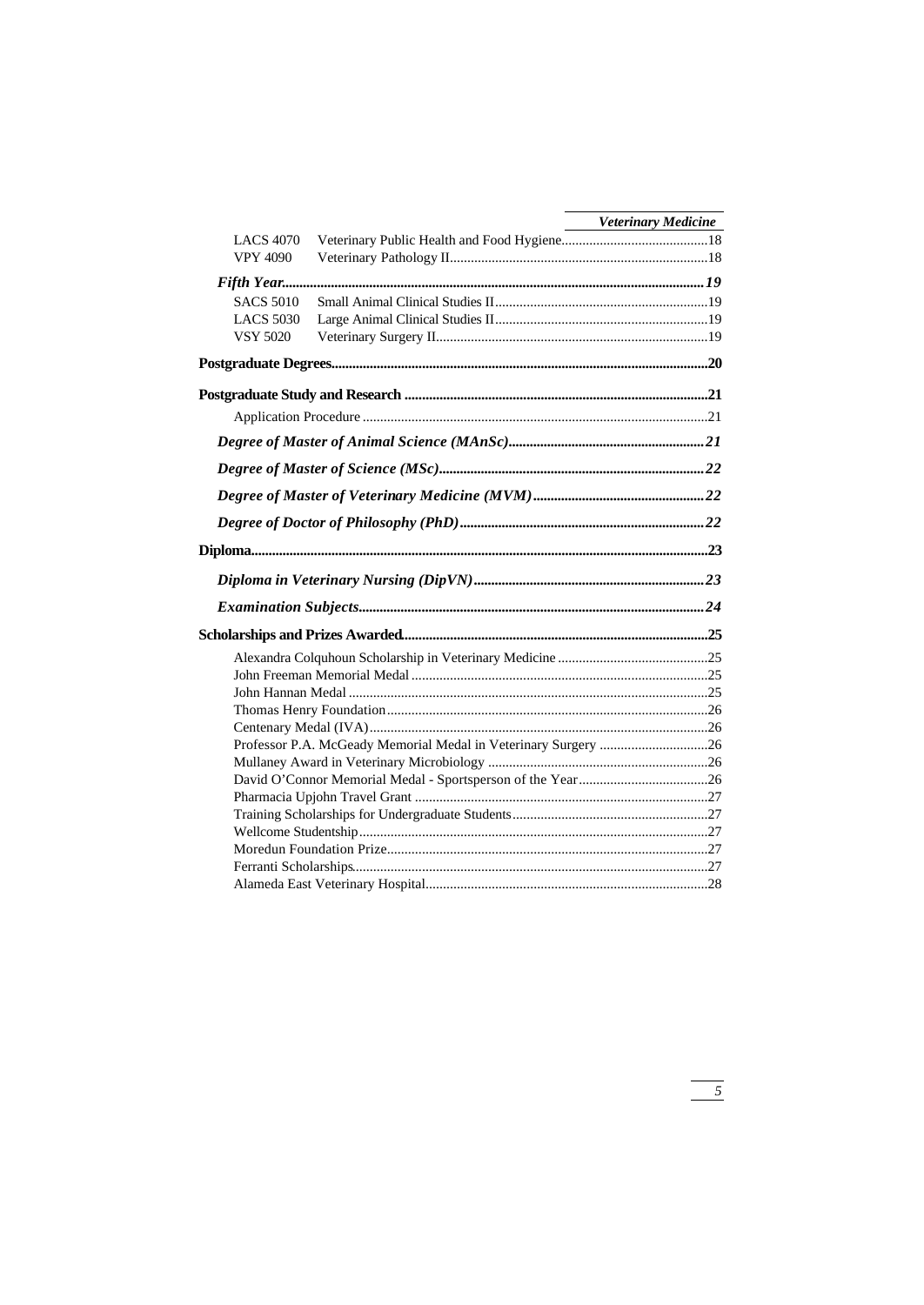6

# **Degree of Bachelor of Veterinary Medicine**

# **General Information**

- 1. This degree enables the holder to be registered on the Register of the Veterinary Council of Ireland. Only persons so registered are entitled to practise as veterinary surgeons in the Republic of Ireland. Holders of this degree, provided they are EU nationals, are also, under the EU Directives, entitled to register and practise in the United Kingdom and in all other EU countries.
- 2. The programme of study for the degree extends over a period of five years. Courses are taken at the Faculty of Veterinary Medicine, University College Dublin, Belfield; and at the University farm at Lyons Estate, Newcastle, Co. Dublin.
- 3. The number of new entrants to the First Veterinary Medicine Year will be limited. As the number of applicants far exceeds the number of places available, places are offered strictly on the basis of academic achievement.
- 4. Students intending to proceed to this degree must comply with the regulations regarding entry to the University.
- 5. Students are required to become proficient in the handling and management of a variety of animal species and are allocated an appropriate programme of farm and companion animal experience up to a maximum of ten weeks, following interview. This experience should be obtained between the Christmas vacation of the first veterinary year and the end of the Easter break of the second veterinary year. Students are designated a staff supervisor who approves the farm or animal facilities proposed. The completion of this requirement to the satisfaction of the student's supervisor is a prerequisite for passing the Animal Husbandry and Production examination.
- 6. Students are required to have passed the University Examinations in full before being permitted to proceed to the courses of the following year. The University Examinations will be held in the Summer and Supplemental Examinations will be held in the Autumn for those students who fail in the Summer and for those students who have special permission from the President. Students who fail a Supplemental Examination will be interviewed by the Faculty's Student Progress Committee.
- 7. Each University Examination must be passed within two years of the date of entry to the course for that examination. Students who obtain a pass mark in the First Veterinary Medicine Examination in one subject in the Summer will be exempt from further examination in that subject in the Autumn examination of the same year. Students who fail in either subject in the First Veterinary Medicine Examination must present in both subjects at the next attempt. A candidate who fails with less than 40% in both subjects in the Autumn examination will be excluded from the course.

Students who pass in any subject or subjects of the Final Veterinary Examination will be exempted in that subject or subjects, the exemption to hold for a period of two years.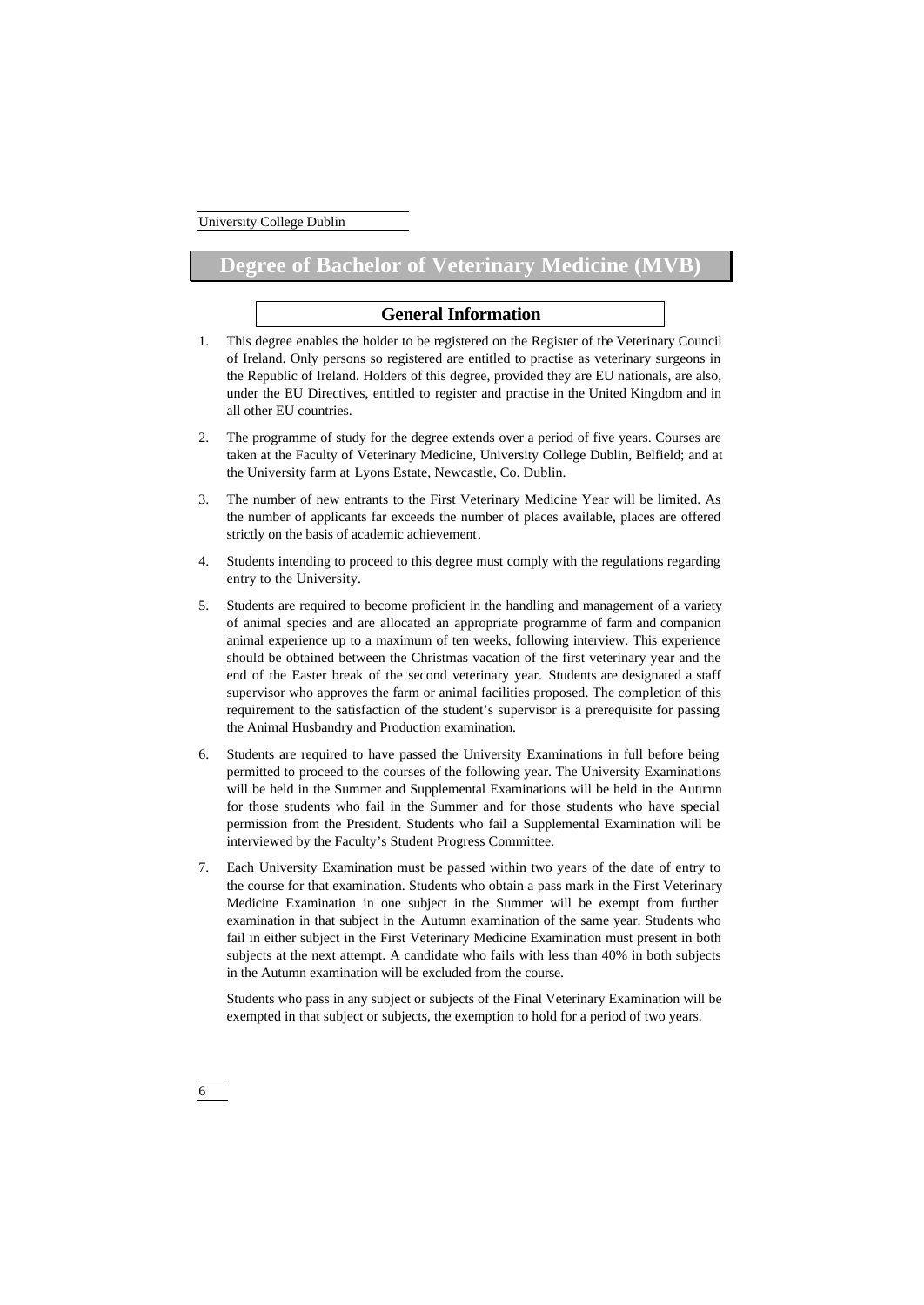Students who fail a subject in the Final Veterinary Examination in the Summer may be required to attend the University Veterinary Hospital prior to taking that examination in the Autumn of that year.

In special circumstances, i.e. on the grounds of ill health or for some other grave reason, the Faculty may recommend the extension of the one-year rule and of the two-year rule.

- 8. Students who do not pass one or more subjects of the University Examinations may be required to re-attend courses before being permitted to present for the examination in the following Summer.
- 9. (i) Before sitting for the Final Veterinary Medicine Examination, the candidate must produce a certificate or certificates showing that he/she has spent a minimum of 24 weeks' *Seeing Practice*, preferably commencing at the Easter vacation of his/her third year.
	- (ii) At the beginning of the second semester, the candidate must produce a certificate or certificates showing that he/she has spent a minimum of 20 weeks' *Seeing Practice*.
	- (iii) The student is required to obtain experience in each of the following types of practice, all of which shall count towards the mandatory period:
		- (a) Farm Animal Practice 5 weeks minimum;

Small Animal Practice – 5 weeks minimum;

Equine Practice – 3 weeks minimum.

- It is recommended that the student gain experience in a number of practices. The practices selected should deal predominantly with the species indicated in *(a), (b)* and *(c).*
- (iv) The student is encouraged to gain experience in a veterinary investigation centre or an approved laboratory. Up to four weeks will count toward the mandatory *Seeing Practice* period.
- (v) Attendance at the University hospital/clinic will count for two weeks of the *Seeing Practice* period.
- (vi) Holders of Training Scholarships will be allowed credit for up to nine weeks *Seeing Practice* for time spent at an approved centre.
- (vii) As part of *Seeing Practice*, the student shall be required to spend two weeks at export meat plants following the completion of the fourth year.
- (viii) During the mandatory period of *Seeing Practice*, the student must keep a diary which will provide information on cases seen. The student shall be required to obtain certificates from veterinary practitioners or in the case of export meat plants from a Veterinary Inspector of the Department of Agriculture, Food and Forestry to cover the minimum period.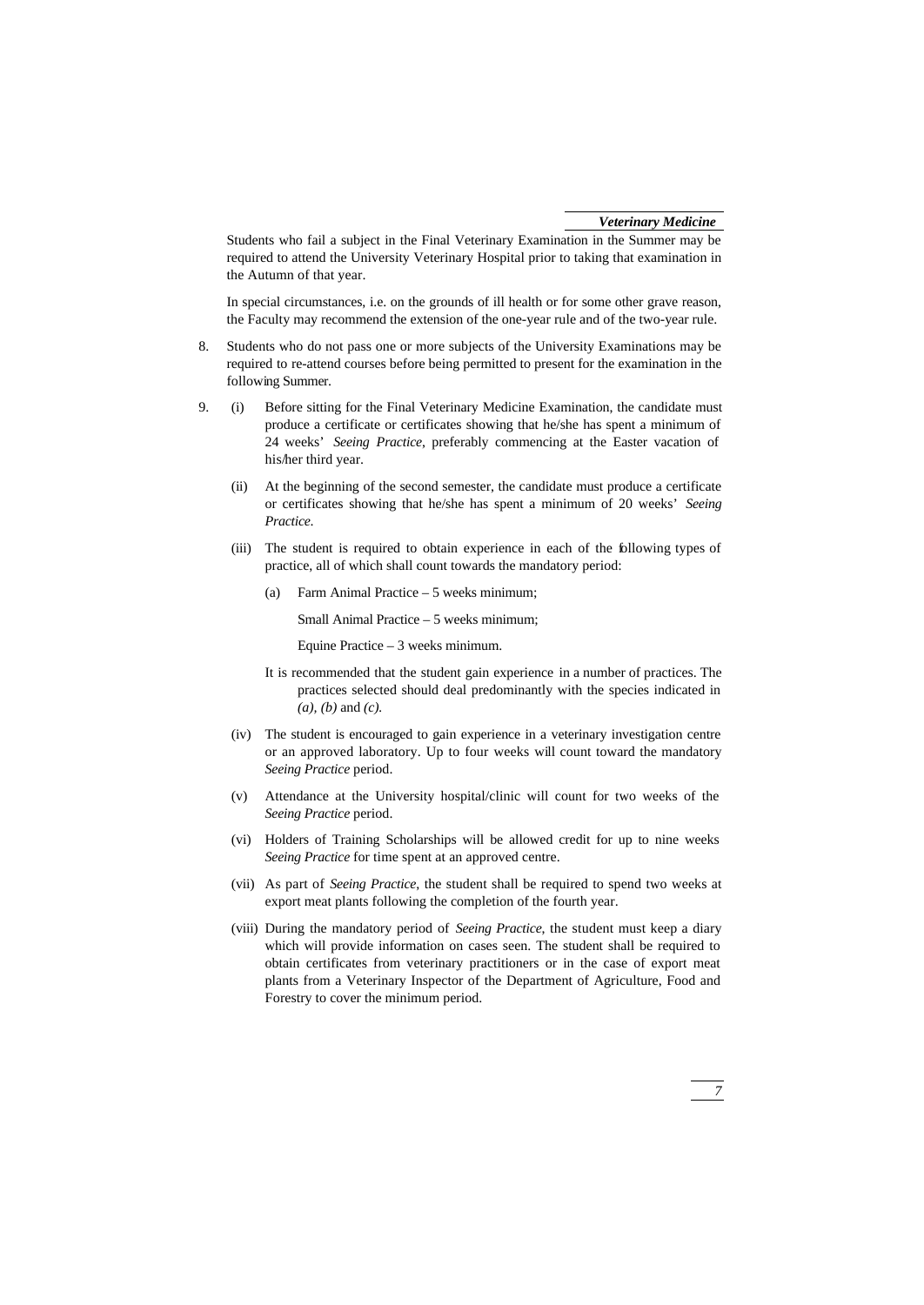- 9. **New Regulations to apply to third year class in 2000/2001 and each class thereafter.**
	- (i) During the third, fourth and fifth years of the course, students are required to complete a minimum period of 24 weeks of practical extra-mural experience. This experience is to be spread over the three years as follows:

| Third year (Christmas, Easter)<br>and Summer vacations) | 8-10 weeks suggested (clinical) |
|---------------------------------------------------------|---------------------------------|
| Fourth year (Christmas, Easter)                         |                                 |
| and Summer vacations)                                   | 10-12 weeks (clinical)          |
|                                                         | 2 weeks (meat plant)            |
| Final year (Christmas and                               |                                 |
| Easter vacations)                                       | 2-4 weeks (clinical)            |

- (ii) Students are assigned to a Clinical Tutor in third year. The 24 clinical weeks\* to be spent with practising veterinary surgeons should include a minimum of:
	- 2 weeks equine practice
	- 4 weeks small animal practice
	- 6 weeks farm animal or mixed practice.
- (iii) The remainder of the time can be spent in practices, hospitals, laboratories, District Veterinary Offices (DVO), etc. selected by the individual student and approved in advance by the Faculty.
- (iv) Each student will spend two full weeks in an approved meat plant and one full week in a PDSA Centre.
- (v) Up to 6 weeks may be spent overseas (up to 15 weeks with the approval of the Chair of the Clinical Division).
- (vi) Certification of Attendance:

For each placement a progress sheet (Form PS/100) must be signed by the senior supervising veterinary surgeon certifying that a specified period of study has been completed and submitted to the Faculty Office as soon as possible after the end of the placement.

10. Students are required to attend their practicals and clinics. Failure to do so without satisfactory explanation to the Head of the Department will be notified to the Registrar. A student whose attendance, after formal warning by the Registrar, continues to be unsatisfactory, may be debarred by the Academic Council from presenting for examination.

j

<sup>\*</sup> A week is between 5 and 7 days, dependent on the normal working week of the practice/establishment.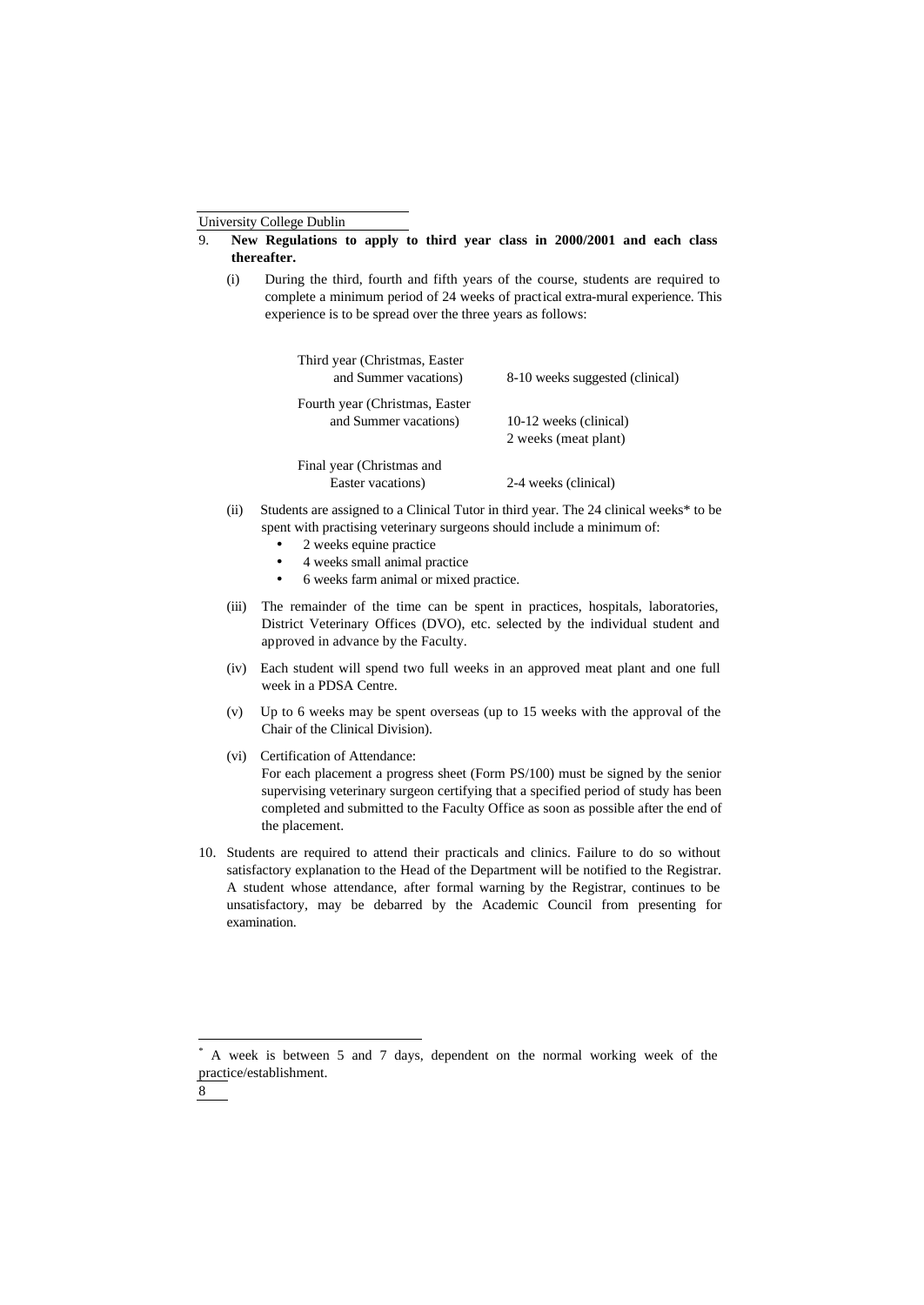| <b>Examination Subjects</b><br><b>First University Examination in Veterinary Medicine</b><br>Veterinary Anatomy I (including Histology and Embryology)<br>VAN<br>1010<br>Veterinary Physiology and Biochemistry I (including Chemistry,<br>VPB.<br>1020<br>Applied Biophysics and Molecular and Cell Biology)<br>30<br><b>Second University Examination in Veterinary Medicine</b><br>VAN<br>2010 Veterinary Anatomy II (including Histology and Embryology) | <b>ECTS</b><br><b>Credits</b><br>30 |
|--------------------------------------------------------------------------------------------------------------------------------------------------------------------------------------------------------------------------------------------------------------------------------------------------------------------------------------------------------------------------------------------------------------------------------------------------------------|-------------------------------------|
|                                                                                                                                                                                                                                                                                                                                                                                                                                                              |                                     |
|                                                                                                                                                                                                                                                                                                                                                                                                                                                              |                                     |
|                                                                                                                                                                                                                                                                                                                                                                                                                                                              |                                     |
|                                                                                                                                                                                                                                                                                                                                                                                                                                                              |                                     |
|                                                                                                                                                                                                                                                                                                                                                                                                                                                              |                                     |
|                                                                                                                                                                                                                                                                                                                                                                                                                                                              |                                     |
|                                                                                                                                                                                                                                                                                                                                                                                                                                                              |                                     |
|                                                                                                                                                                                                                                                                                                                                                                                                                                                              | 18                                  |
| 2050 Animal Husbandry and Production<br>AHP                                                                                                                                                                                                                                                                                                                                                                                                                  | 18                                  |
| VPB.<br>2020 Veterinary Physiology and Biochemistry II                                                                                                                                                                                                                                                                                                                                                                                                       | 18                                  |
| Applications and Integration (Problem Based Learning) 6<br>VAN<br>2040                                                                                                                                                                                                                                                                                                                                                                                       |                                     |
| Third University Examination in Veterinary Medicine                                                                                                                                                                                                                                                                                                                                                                                                          |                                     |
| VMP<br>3010 Veterinary Microbiology                                                                                                                                                                                                                                                                                                                                                                                                                          | 10                                  |
| <b>VMP</b><br>3020 Veterinary Parasitology                                                                                                                                                                                                                                                                                                                                                                                                                   | 10                                  |
| SACS 3050 Small Animal Clinical Studies I                                                                                                                                                                                                                                                                                                                                                                                                                    | 10                                  |
| LACS 3040 Large Animal Clinical Studies I                                                                                                                                                                                                                                                                                                                                                                                                                    | 10                                  |
| VSY<br>3070 Veterinary Surgery I                                                                                                                                                                                                                                                                                                                                                                                                                             | $10\,$                              |
| SACS 3060<br>Veterinary Pharmacology and Toxicology I                                                                                                                                                                                                                                                                                                                                                                                                        | 10                                  |
| <b>Fourth University Examination in Veterinary Medicine</b>                                                                                                                                                                                                                                                                                                                                                                                                  |                                     |
| Old Curriculum                                                                                                                                                                                                                                                                                                                                                                                                                                               |                                     |
| VPY<br>4010 Veterinary Pathology                                                                                                                                                                                                                                                                                                                                                                                                                             | 20                                  |
| SACS 4020 Veterinary Pharmacology and Toxicology                                                                                                                                                                                                                                                                                                                                                                                                             | 20                                  |
| LACS 4030 Large Animal Clinical Studies                                                                                                                                                                                                                                                                                                                                                                                                                      | $20\,$                              |
| New Curriculum                                                                                                                                                                                                                                                                                                                                                                                                                                               |                                     |
| LACS 4080 Large Animal Clinical Studies II                                                                                                                                                                                                                                                                                                                                                                                                                   | 10                                  |
| SACS 4050<br>Small Animal Clinical Studies II                                                                                                                                                                                                                                                                                                                                                                                                                | 10                                  |
| VMP<br>4040 Veterinary Infectious Diseases                                                                                                                                                                                                                                                                                                                                                                                                                   | 10                                  |
| <b>VPY</b><br>4090 Veterinary Pathology                                                                                                                                                                                                                                                                                                                                                                                                                      | 10                                  |
| VSY<br>4060<br>Veterinary Surgery II                                                                                                                                                                                                                                                                                                                                                                                                                         | 10                                  |
| LACS 4070 Veterinary Public Health and State Medicine                                                                                                                                                                                                                                                                                                                                                                                                        | $10\,$                              |
| <b>MVB Degree Examination</b>                                                                                                                                                                                                                                                                                                                                                                                                                                |                                     |
| SACS 5010<br>Small Animal Medicine                                                                                                                                                                                                                                                                                                                                                                                                                           | 15                                  |
| <b>VSY</b><br>5020<br>Veterinary Surgery                                                                                                                                                                                                                                                                                                                                                                                                                     | 15                                  |
| LACS 5030 Large Animal Medicine                                                                                                                                                                                                                                                                                                                                                                                                                              | 15                                  |
| <b>Clinical Reproduction</b><br>LACS 5040                                                                                                                                                                                                                                                                                                                                                                                                                    | 15                                  |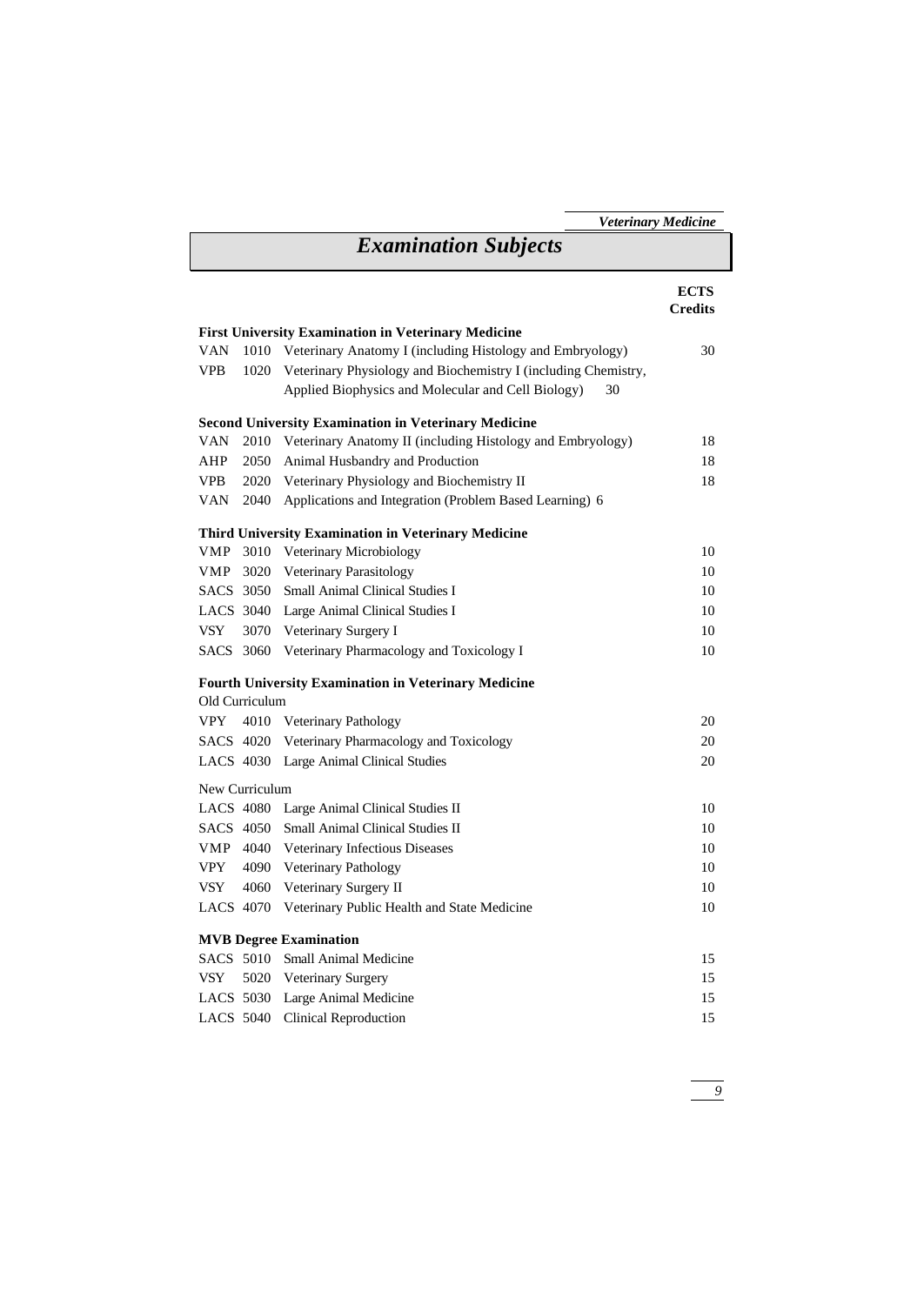# Courses of Instruction for the Degree of

# *First Year*

*Year Coordinator: Mr. George Hilton*

#### **AHP 2050 Animal Husbandry and Production**

(Course Coordinator: *Dr. Eamonn Kelly*)

The course in Animal Husbandry and Production consists of a series of animal handling practicals carried out both at the Veterinary School and Lyons Research Farm to facilitate student learning of appropriate procedures to approach, handle, restrain and carry out routine chores on food producing, equine and companion animals. This material is examined in the latter part of the second year course.

# **VAN 1010 Veterinary Anatomy I (including Histology and Embryology)**

(Course Coordinator: *Mr. George Hilton*)

The anatomy course relates the structure and development of mammalian body form to its function. The course is based around the comparative anatomy of the principal domestic species, and adopts a topographical and systematic approach. Gross anatomy practicals are based around the dissection of the dog, horse, and ruminant species. Examples of material from other species are also provided. Histology practicals cover the microscopic structure of cells and tissues. These are also structured around the major body systems. The course emphasises the anatomy of greatest clinical and pathological relevance. It includes examples of radiographic images, and brief examples of pathological conditions in which abnormalities of anatomy are found. In the first year, it comprises 3 modules:-

- 1. An introduction to basic anatomy (including embryology), cells, and tissues.
- 2. The comparative anatomy, development, and histology of the thorax and its related organs.
- 3. The comparative anatomy, development, and histology of the abdomen and pelvis and their related organs.

# **VPB 1020 Veterinary Physiology and Biochemistry I (including Chemistry, Applied Biophysics and Molecular and Cell Biology).** (Course Coordinator: *Dr. Jane Irwin*)

The course consists of eight lectures per week. Practicals include laboratory work, computeraided learning, study group activity and tutorials for one period per week throughout the year.

The veterinary physiology and biochemistry course extends over two semesters, and provides a general introduction to physiological and biochemical processes, with emphasis on the physiology of domestic animals. A course in molecular and cell biology, including some genetics, is a component of this course and is integrated with veterinary anatomy. A course in veterinary applied biophysics is presented, comprising 24 hours of lectures and 6 hours of tutorials.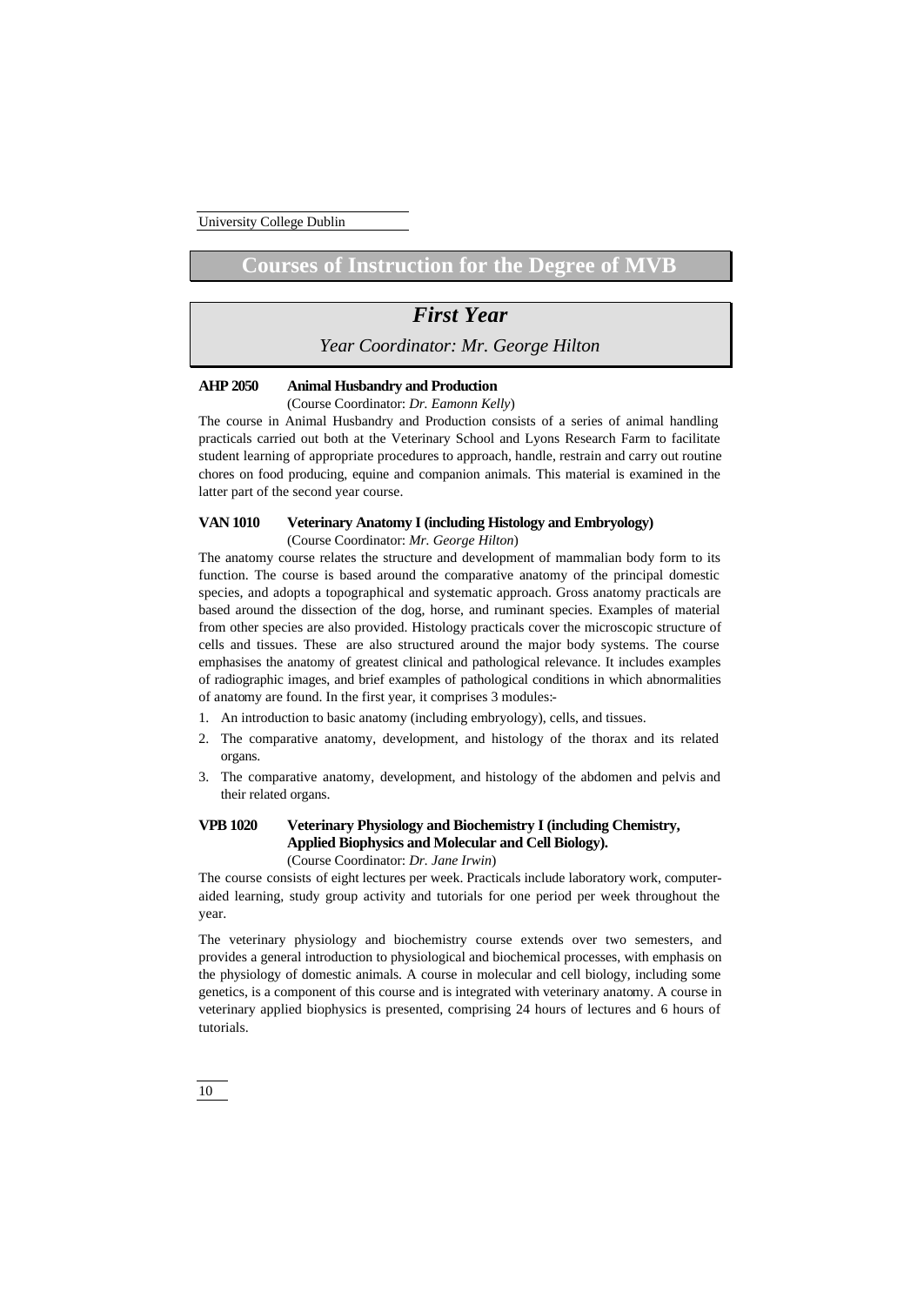# **VAN 0000 Veterinary Information Technology and Computing**

(Course Coordinator: *Mr. Eamonn Fitzpatrick*)

This course is jointly delivered by all of the pre-clinical departments with the assistance of the computing services. It is intended as a practical introduction to computing, information management, and the use of computers in presenting information. There will be seven sessions of 2 hours duration. The skills acquired in this course will be required for many aspects of learning and computer use throughout the undergraduate course.

### **VAN 2040 Applications and Integration (Problem Based Learning)**

(Course Coordinator: *Dr. Deirdre Campion*)

This course involves the use of cases or problems on which students work in groups. Each problem stimulates small group discussion and student research on the basic and clinical sciences relevant to that problem. The problems require an inter-disciplinary approach and the students commence the process of applying and integrating their knowledge to solve them.

The first year examination marks will be carried forward to form part of an aggregate mark for this subject in second year.

### **LACS 3040 Veterinary Statistics**

(Course Coordinator: Dr. Michelle Finlay, Department of Statistics) The course in Statistics deals with the collection and analysis of data relevant to the epidemiological investigation of disease and the interpretation of biological data of veterinary relevance.

# *Second Year*

*Year Coordinator: Dr. Deirdre Campion*

### **VAN 2010 Veterinary Anatomy II (including Histology and Embryology)** (Course Coordinator: *Dr. Michael Dore*)

The second year course in veterinary anatomy completes the regional approach to the study of comparative anatomy in domestic animals begun in first year. The comparative anatomy of the head is covered including its overall development and the development of particular structures within the head. The histology of these structures is also studied. This is followed by a course on the functional anatomy of the limbs with particular emphasis on athletic species. The second half of the second semester is devoted to courses on radiographic anatomy and imaging, and the anatomy of exotic animals. The latter is presented in a selflearning format with students carrying out projects under supervision, and exchanging information.

# **AHP 2050 Animal Husbandry and Production**

(Course Coordinator: *Mr. Vivian Gath*)

This course consists of lectures, tutorials, laboratory and companion animal practical classes given at Ballsbridge and farm animal practicals, which take place at the University Research Farm at Lyons.

The aim of the course is to cover the basic components of animal husbandry and production and give the students current practical knowledge and recommendations on how to feed,

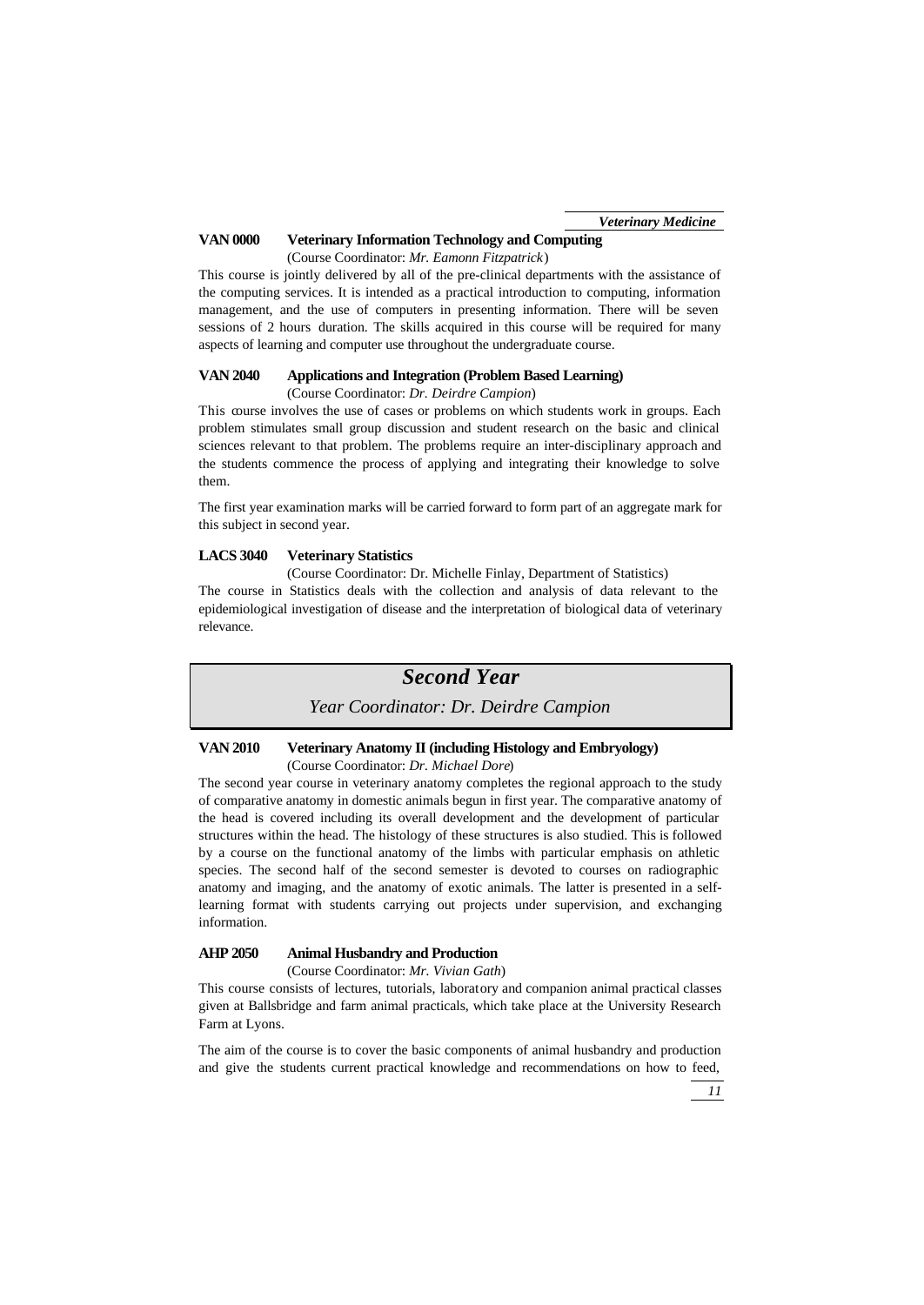breed, house and manage farm and companion animals. In formal lectures and tutorials emphasis is placed on understanding the principals of genetics, nutrition, behaviour, reproduction, welfare and practical aspects of the husbandry of farm and companion animals. Alternative farming systems are also covered, as are economics and welfare implications of the management of all species. Laboratory sessions deal with the use of modern diagnostic techniques in genetics, nutrition, reproduction and dairy technology to help solve practical problems at farm level. Animal practicals involve identification of horses, assessing production systems, determination of reproductive status of farm animals, assessment of milking machine efficiency and investigating the behaviour, care and welfare of farm and companion animals. Visits are made to specific farms to help the student evaluate the efficiency of production systems, determine their strengths and weaknesses and make practical recommendations on how to improve efficiency.

### **VPB 2020 Veterinary Physiology and Biochemistry II**

(Course Coordinator: *Dr. Deirdre Campion*)

The course will consist of four lectures per week in the first semester and three per week in the second semester. Practicals include laboratory work, computer-aided learning, study group activity and tutorials for one period per week throughout the year.

The basic material given during veterinary physiology and biochemistry I provides a foundation for veterinary physiology and biochemistry II. Students are expected to integrate their knowledge and understanding into their second and subsequent years. This course develops the systemic topics, which were introduced during the first year of the course. In the second semester, pharmacology is introduced, building on and complementing the physiological and biochemical knowledge gained in the previous three semesters.

# **VAN 2040 Applications and Integration (Problem Based Learning)**

(Course Coordinator: *Dr. Deirdre Campion*)

This course is a continuation of the first year programme and uses clinical cases and problems on which students work in small groups.

# **LACS 0000 Physical Examination and History Taking**

(Course Coordinator: *Professor J.D. Collins*)

This short course will introduce students to the principles underpinning professional veterinary conduct, clinical diagnosis based on history taking and clinical examination, and the recording and use of the veterinary medical record. Students will engage in exercises to equip them to accurately obtain and record a patient history and to conduct and record physical examinations of dogs, cats, horses and cattle using a problem based veterinary medical recording system. Particular attention is paid to the physical examination and examination of the bovine reproductive tract in teaching sessions on the UCD Lyons Estate Farm. A module in client-communication skills forms an integral component of the course.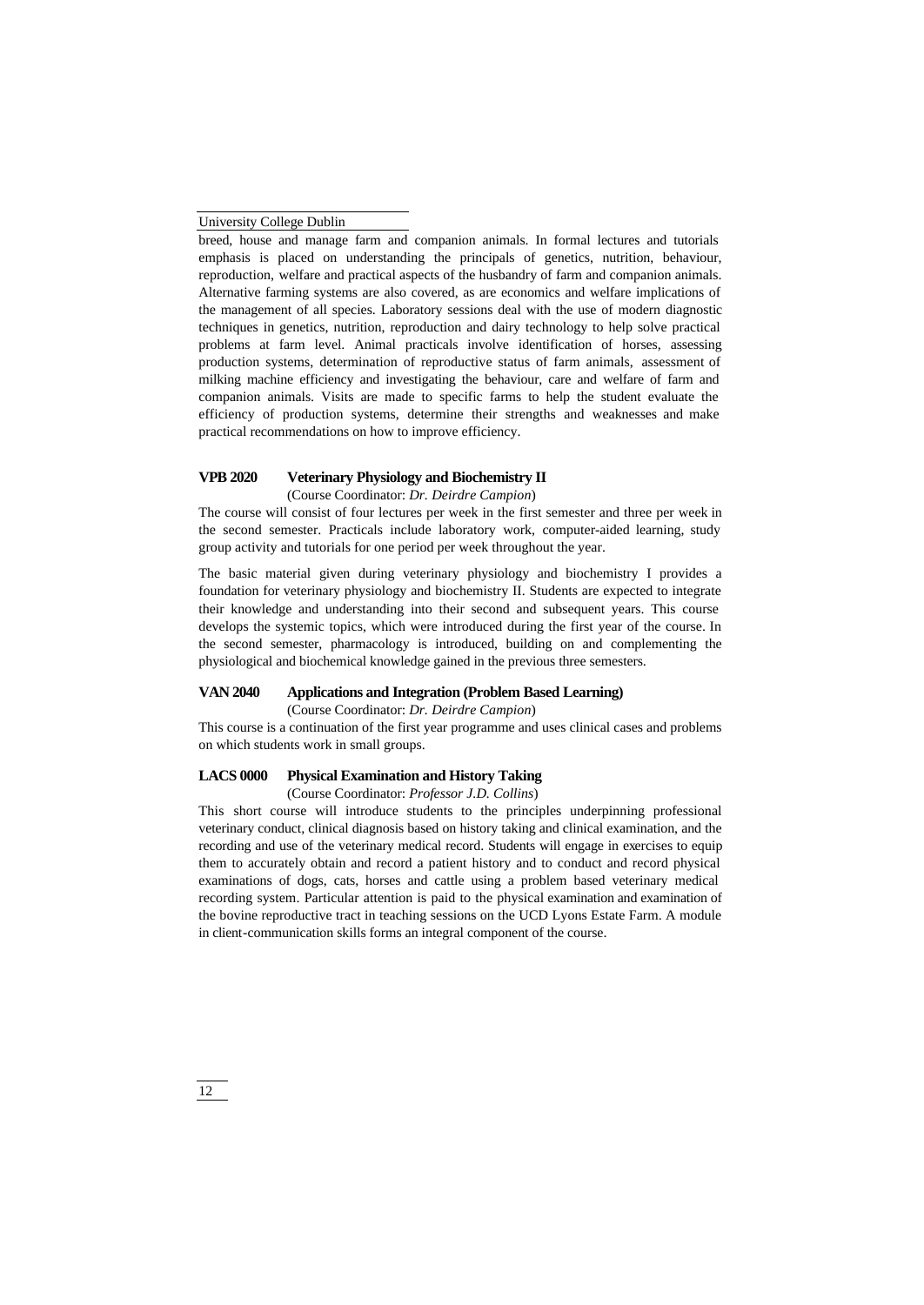# *Third Year*

*Year Coordinator: Dr. Nola Leonard*

### **VMP 3010 Veterinary Microbiology**

(Course Coordinator: *Dr. Nola Leonard*)

The course deals with micro-organisms pathogenic for animals, the diseases they produce and their public health significance. The course comprises lectures and practical classes.

The lecture course covers the following topics:

- General principles of veterinary bacteriology, mycology and virology.
- Infectious diseases of animals caused by bacteria, including chlamydiae and rickettsiae, mycoplasmas, fungi, viruses and prions.
- For each infectious disease, emphasis is placed on its aetiology, epidemiology, pathogenesis, clinical signs, diagnosis and control.
- Zoonotic diseases.

Students carry out practical procedures relevant to veterinary microbiology:

- *Bacteriology:* microscopy, culture, use of biochemical tests for identification, sterilization and disinfection, antibiotic susceptibility testing.
- *Mycology:* microscopy, culture, identification.
- *Virology:* electron microscopy, tissue culture, egg inoculation.
- *Immunology:* serological tests and their interpretation, vaccines and vaccination.

In the second semester the course deals with the infectious agents which cause diseases of the haemopoietic, cardiovascular, respiratory and central nervous systems, and the skin and mammary gland.

### **VMP 3020 Veterinary Parasitology**

#### (Course Coordinator: *Dr. Grace Mulcahy*)

The aim of the course is to enable students to acquire an understanding of parasitic diseases of animals and their public health significance. Lectures, seminars and tutorials over two semesters deal with diseases caused by helminths, arthropods and protozoa.

- The epidemiology, together with pathogenesis, economic importance, diagnosis and control of parasitic diseases are presented.
- In practical classes, students carry out routine laboratory diagnostic techniques and learn to recognize parasites of clinical importance.
- In tutorials, small groups of students are encouraged to consider contemporary problems in parasitology and to discuss them in an independent and critical manner.
- Individual students are assigned a project on which they make a presentation to the seminar group.

In the second semester the course deals with the infectious agents which cause diseases of the haemopoietic, cardiovascular, respiratory and central nervous systems, and the skin.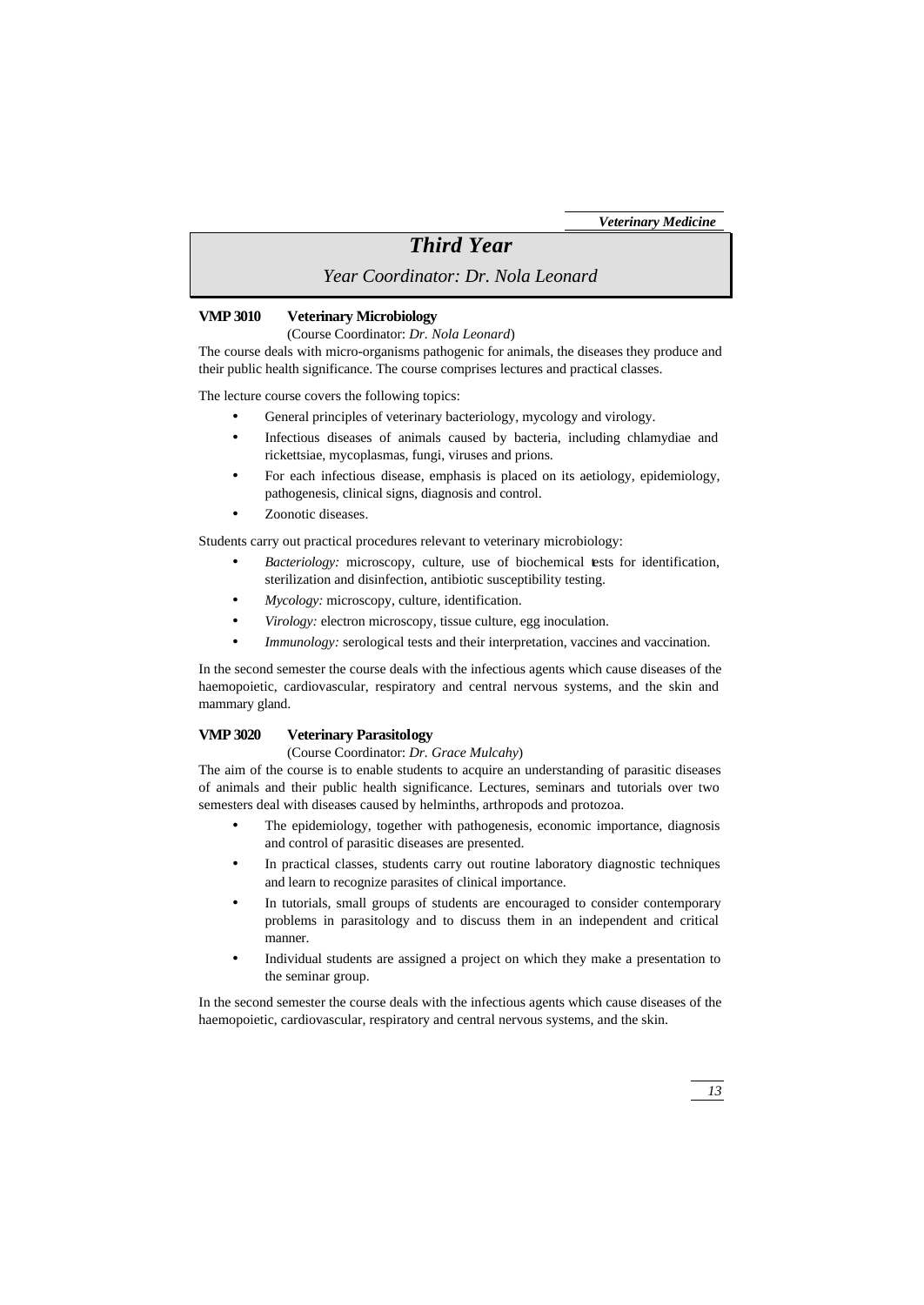# **VPY 4090 Veterinary Pathology I**

(Course Coordinator: *Dr. Joseph Cassidy*)

This course encompasses general pathology in companion and farm animals. Lectures are supplemented by practical classes and demonstrations in gross, microscopic and clinical pathology. The course is designed to give the student a thorough understanding of disease mechanisms.

This course consists of lectures and tutorials in medicine of the different body systems with emphasis on pathophysiology, clinical signs of organ dysfunction, diagnostic methods, diagnosis and principles of treatment of diseases of companion animals (dogs, cats, birds and others).

An integrated course in systemic and clinical pathology is given over the two semesters of the third year. Lectures and laboratory practicals are supplemented by tutorials and demonstrations. Morphological and pathophysiological aspects of disease are related to clinical findings. The course is closely co-ordinated with the diagnostic service provided by the Department of Veterinary Pathology.

Practical instruction in laboratory medicine demonstrates clinical laboratory techniques applied to specimens submitted from animal patients. Results are interpreted and discussed.

In the second semester the course deals with the pathology of diseases of the haemopoietic, cardiovascular, respiratory and central nervous systems, the skin and the mammary gland.

# **SACS 3050 Small Animal Clinical Studies I**

(Course Coordinator: *Mr. Ruaidhri Breathnach*)

This course consists of lectures and tutorials in medicine of the different body systems with emphasis on pathophysiology, clinical signs of organ dysfunction, diagnostic methods, diagnosis and principles of treatment of diseases of companion animals (dogs, cats, birds and others).

Body systems/topics covered include:

- Diseases of the haemopoietic system
- Diseases of the cardiovascular system
- Diseases of the respiratory system
- Diseases of the central nervous system
- Diseases of the skin and mammary gland.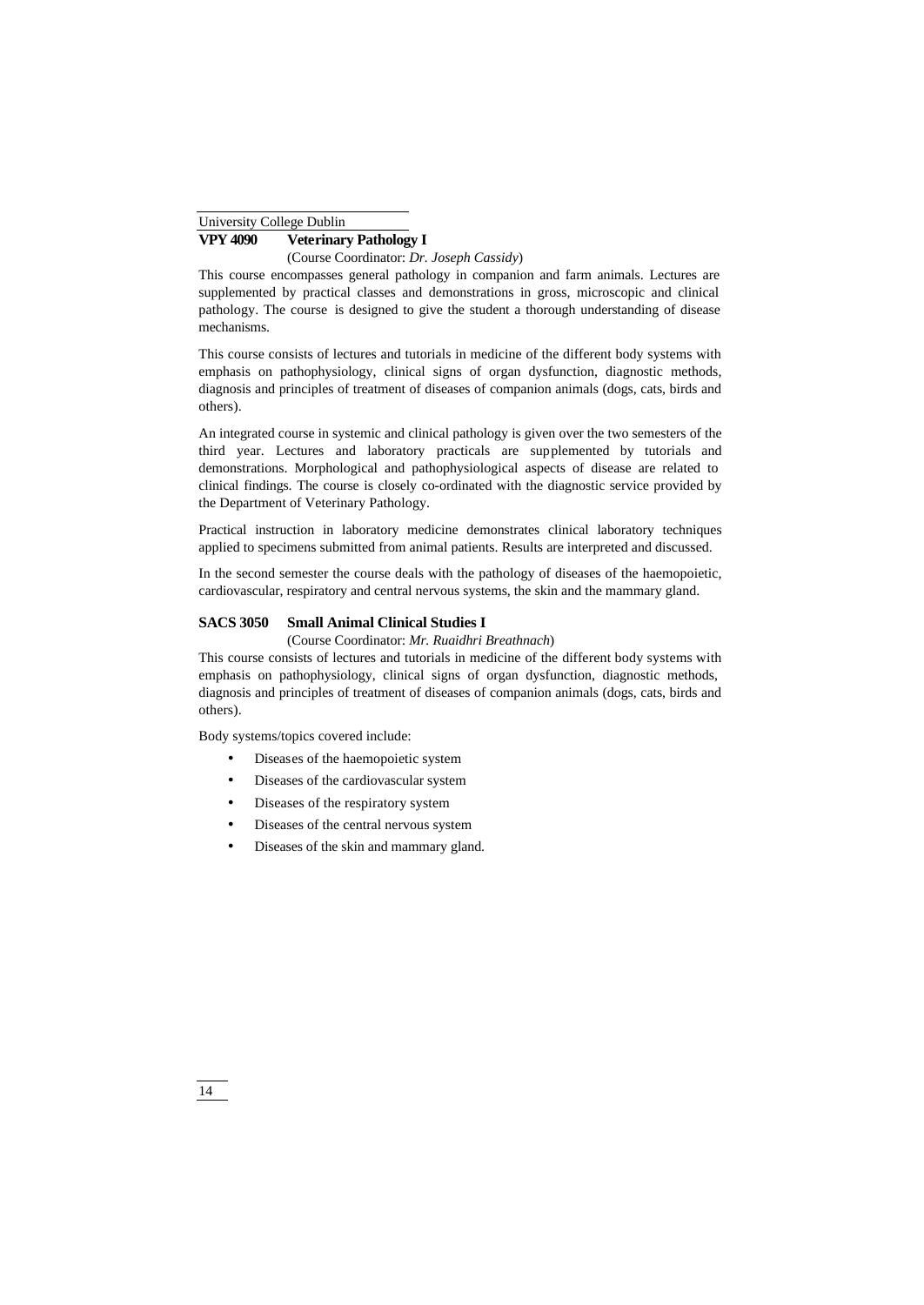# **LACS 3040 Large Animal Clinical Studies I**

(Course Coordinator: *Dr. Kevin Dodd*)

The course in large animal clinical studies given in the third year consists of lectures, tutorials and practical classes on: (i) clinical methodology, hygiene and safety, (ii) veterinary epidemiology, (iii) clinical medicine including management of clinical cases.

Body systems/topics covered include:

- Diseases of the haemopoietic system
- Diseases of the cardiovascular system
- Diseases of the respiratory system
- Diseases of the central nervous system
- Diseases of the skin and mammary gland
- **Toxicology**
- Metabolic diseases

# **VSY 3070 Veterinary Surgery I**

# (Course Coordinators: *Professor Chris Bellenger and Mr. Luis Campoy*)

Lectures are given in the principles of surgery, introduction to diagnostic imaging and elements of systematic surgery in small and large animals. There is a series of practical classes in aseptic surgical technique.

Body systems/topics covered include:

- Diseases of the cardiovascular system
- Diseases of the respiratory system

# **SACS 3060 Veterinary Pharmacology and Toxicology I**

(Course Coordinator: *Dr. Thomas Barragry*)

The course is designed to present those aspects of the various drugs sciences of most relevance to veterinary needs.

- 1. Systematic pharmacology deals with drugs according to the body system or function on which they have their greatest effect
- 2. Chemotherapeutics describes drugs used in the management of diseases of all types
- 3. Toxicology addresses the undesirable actions of drugs and other chemicals and describes the principles of treatment of poisoning.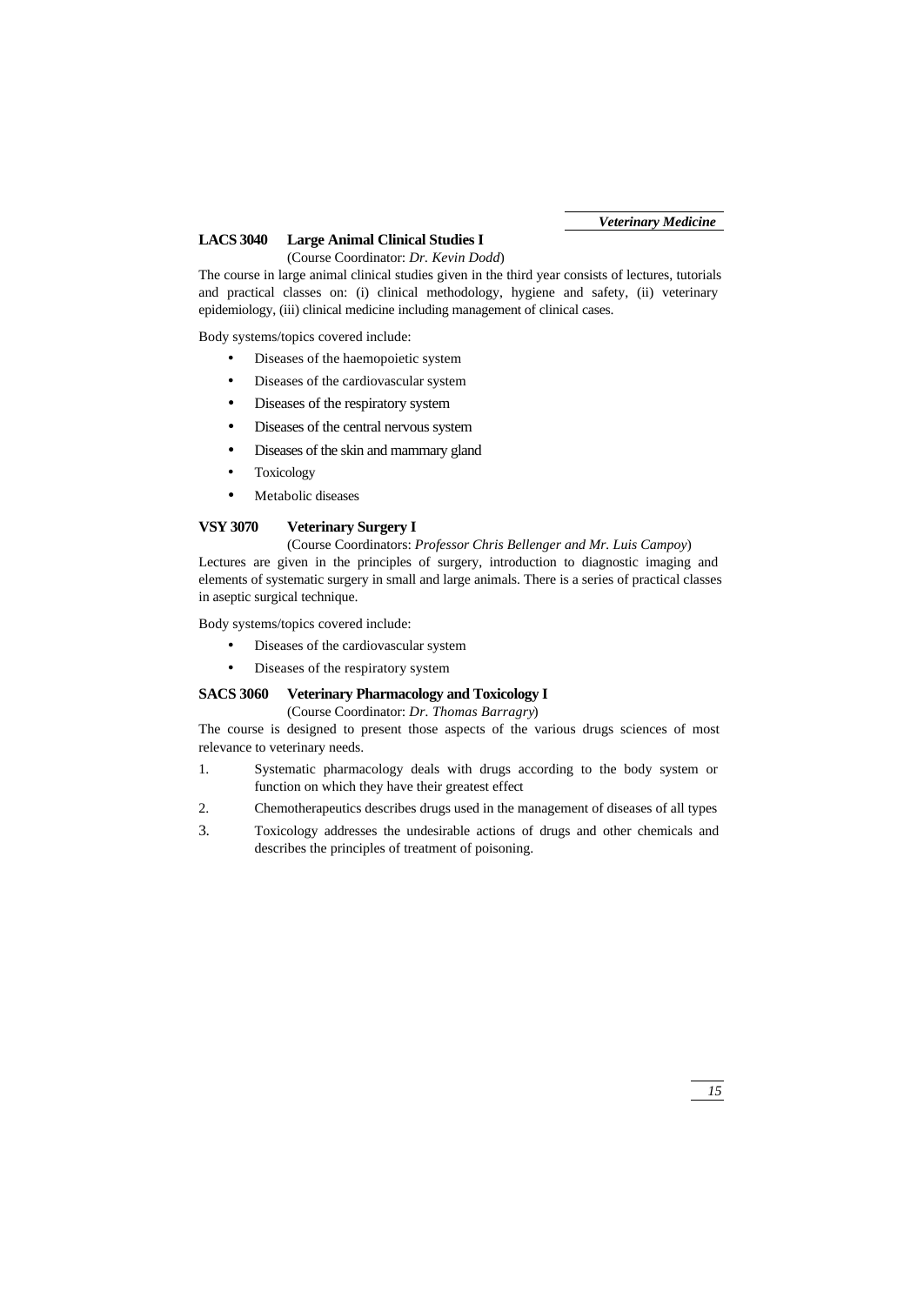# *Fourth Year*

*Year Coordinator: Mr. Micheál O'Mahony*

# *Old Curriculum*

# **VPY 4010 Veterinary Pathology II**

(Course Coordinator: *Dr. Joseph Cassidy*)

An integrated course in systemic and clinical pathology is given over the three terms of the Fourth Year. Lectures and laboratory practicals are supplemented by tutorials and demonstrations. Morphological and pathophysiological aspects of disease are related to clinical findings. The course is closely co-ordinated with the diagnostic service provided by the Department of Veterinary Pathology.

Practical instruction in laboratory medicine demonstrates clinical laboratory techniques applied to specimens submitted from animal patients. Results are interpreted and discussed.

### **VMP 0000 Veterinary Microbiology II**

(Course Coordinator: *Dr. Bryan Markey*)

This course deals with the laboratory diagnosis and some applied aspects of the treatment, prevention and control of bacterial, mycotic, viral and prion diseases of domesticated animals.

# **VMP 0000 Veterinary Parasitology II**

(Course Coordinator: *Dr. Bryan Markey*)

This course deals with the laboratory diagnosis and some applied aspects of the treatment, control and prevention of parasitic diseases in domesticated animals.

# **SACS 4020 Veterinary Pharmacology and Toxicology**

(Course Coordinator: *Dr. David Brayden*)

The course is designed to present those aspects of the various drugs sciences of most relevance to veterinary needs. It is presented in the following sequence via lectures, seminars, tutorial demonstrations and practical sessions.

- 1. The basic pharmacology of how drugs act, how their actions are measured, how they reach their sites of action and how they are regulated by law.
- 2. Systematic pharmacology deals with drugs according to the body system or function on which they have their greatest effect.
- 3. Chemotherapeutics describes drugs used in the management of infectious diseases of all types.
- 4. Toxicology addresses the undesirable actions of drugs and other chemicals and describes the treatment of poisoning.

# **LACS 4030 Large Animal Clinical Studies I**

(Course Coordinator: *Dr. Lindy Vaughan*)

The course in Large Animal Clinical Studies given in the Fourth Year consists of lectures, tutorials and practical classes on: (i) clinical methodology, (ii) clinical reproduction, (iii) poultry medicine, (iv) food hygiene and safety, (v) veterinary public health, and (vi) epidemiology and population medicine.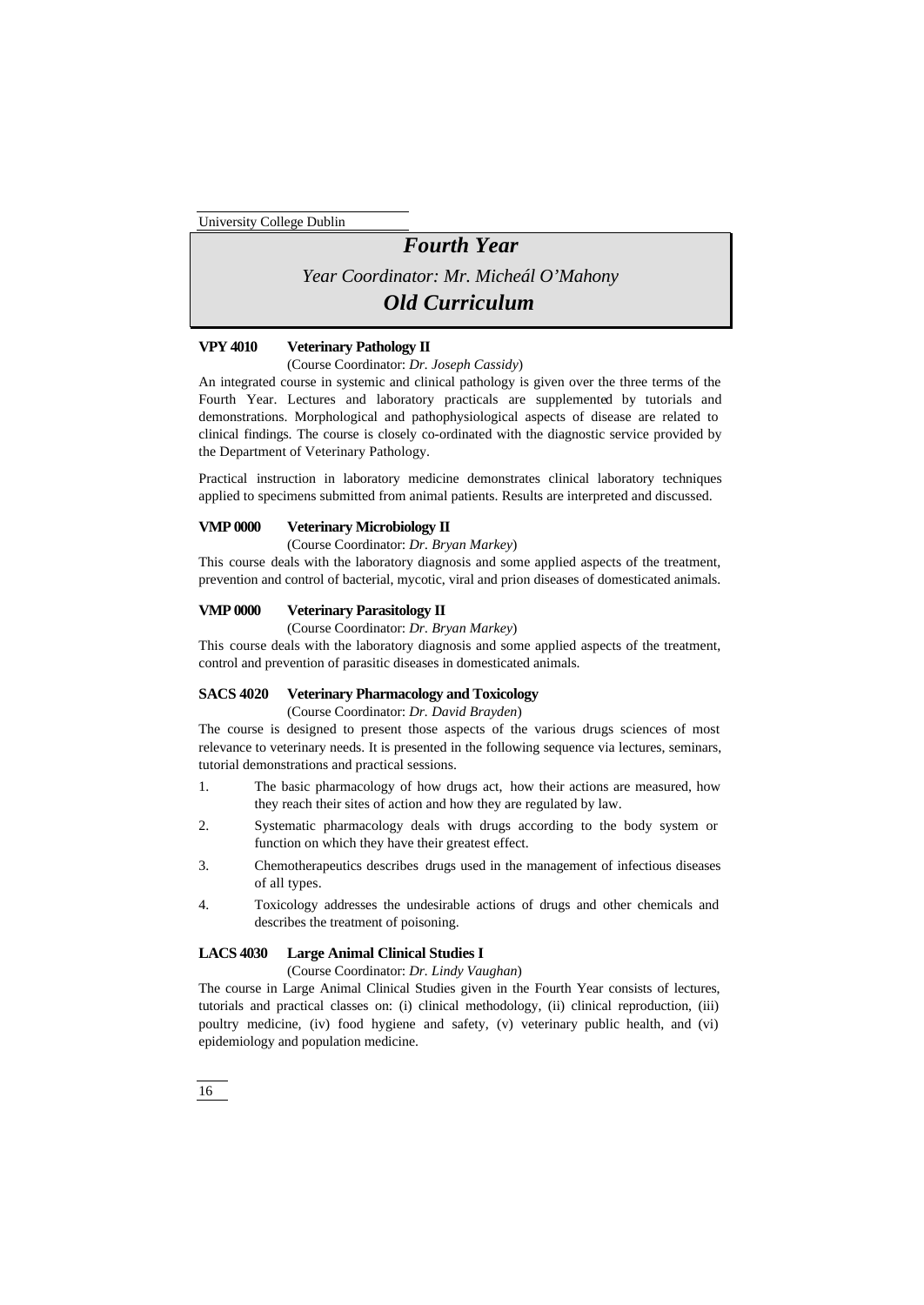Students attend practical clinical reproduction sessions on the UCD Lyons Estate Research Farm. Clinical training is also provided on co-operating farms where disease problems are investigated both as individual cases and as herd or flock problems. Supervised visits are made to premises engaged in the production of foods of animal origin.

# **SACS 5010 Small Animal Clinical Studies I**

(Course Coordinator: *Mr. Ruaidhri Breathnach*)

This course consists of lectures and tutorials in medicine of the different body systems with emphasis on pathophysiology, clinical signs of organ dysfunction, diagnostic methods, diagnosis and principles of treatment of diseases of companion animals (dogs, cats, birds and others). Lectures are also given in clinical nutrition, infectious diseases and behaviour.

# **VSY 5020 Veterinary Surgery I**

(Course Coordinator: *Dr. James Schumacher and Ms. Sue Rackard*) Lectures are given in the principles of surgery, introduction to veterinary anaesthesia, introduction to diagnostic imaging and elements of systematic surgery in small and large animals. There are seminars in anaesthesia and radiology and a series of clinical presentations. There is a series of practical classes in aseptic surgical technique.

Clinical instruction is given in the clinic and hospital. In the Fourth and Fifth Year, students are on rota to attend the clinic and hospital at weekends during term.

# *New Curriculum*

# **LACS 4080 Large Animal Clinical Studies II**

(Course Coordinator: *Dr. Lindy Vaughan)*

The fourth year lecture course in large animal clinical studies is aligned with the systems based approach dealing with epidemiology and medicine of gastrointestinal and urinary tracts, musculoskeletal, endocrine and reproductive systems. Special specific modules deal with veterinary involvement in the pig and poultry industries as well as ruminant herd/flock health programmes. The clinical reproduction course involves lectures on obstetrics and reproduction in all species. Students receive practical tuition in the University Veterinary Hospital and the Lyons Estate Research Farm.

# **SACS 4050 Small Animal Clinical Studies II**

(Course Coordinator: *Mr. Ruaidhri Breathnach*)

This course consists of lectures and tutorials in medicine of the different body systems with emphasis on pathophysiology, clinical signs of organ dysfunction, diagnostic methods, diagnosis and principles of treatment of diseases of companion animals (dogs, cats, rabbits, birds and other exotics). The body systems covered will include the gastrointestinal and urinary tracts, musculoskeletal and endocrine systems and special senses. Lectures are also given in clinical nutrition, infectious diseases and behaviour.

#### **SACS 0000 Veterinary Pharmacology and Toxicology II**

(Course Coordinator: *Dr. David Brayden)*

The pharmacology and toxicology course will consist of lectures and tutorials linked to selected body system topics. Prominent lecture groupings comprise anaesthetic drugs, and the urinary and gastrointestinal tracts as well as drug use in production animals relating to

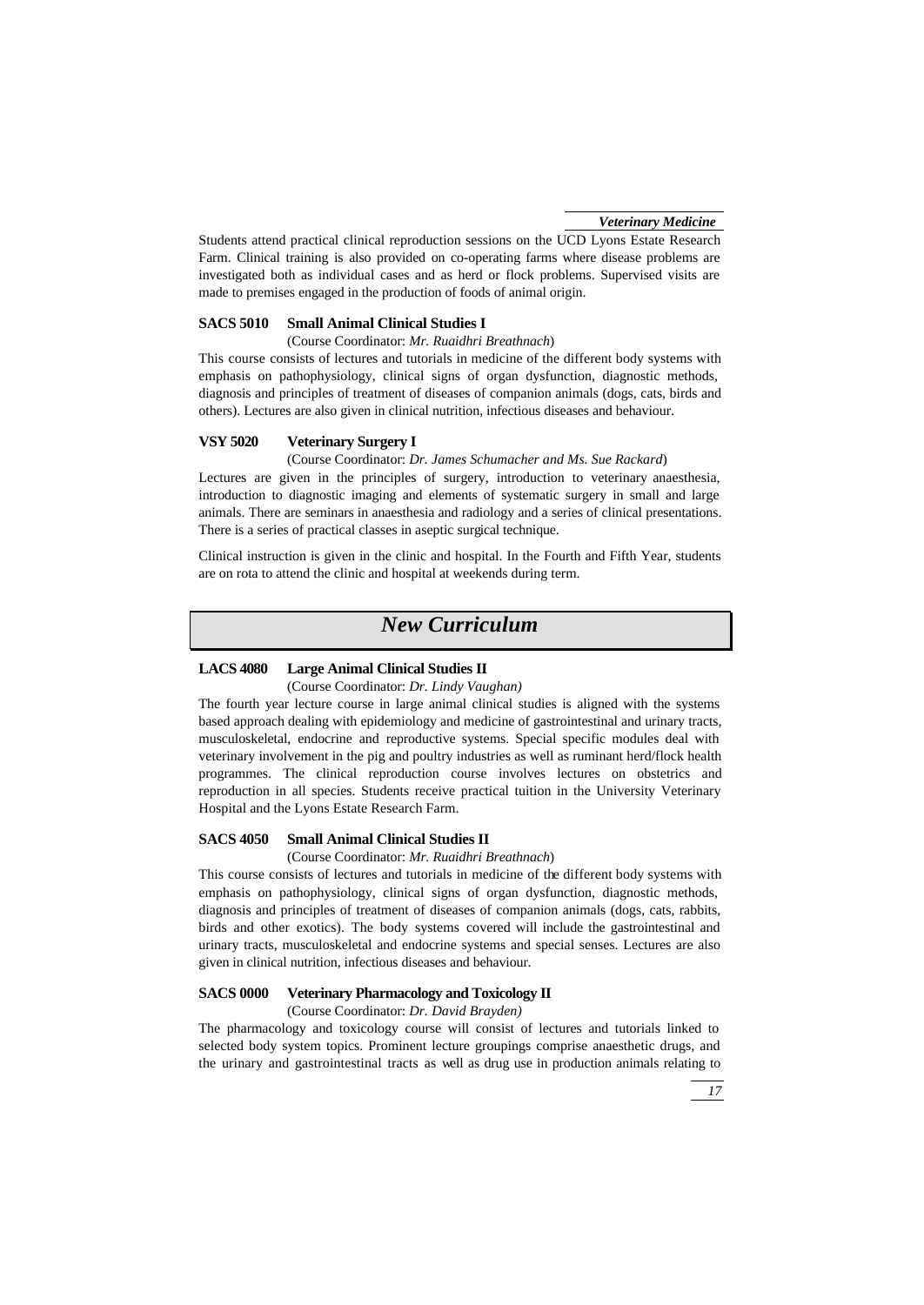public health. Amongst the topics addressed in tutorials are neurotransmission at ganglia and effector organs, the drug regulatory process, veterinary autonomic pharmacology and practical applications of anaesthesia. This course will be examined in the areas in which it is taught.

# **VMP 4040 Veterinary Infectious Diseases**

(Course Coordinator: *Dr. Bryan Markey)*

The course builds on the veterinary microbiology and veterinary parasitology courses presented in the third year. It deals with applied aspects of infectious diseases, in particular the pathogenesis, laboratory diagnosis and applied aspects of the prevention and control of parasitic bacterial mycotic viral and prion diseases of domesticated animals. Lectures, practical classes, tutorials and problem based learning sessions over two semesters deal with veterinary public health and the infectious agents which cause diseases of the gastrointestinal tract, urogenital tract, musculoskeletal system and organs of special sense.

# **VSY 4060 Veterinary Surgery II**

(Course Coordinators: *Dr. James Schumacher and Ms. Sue Rackard*)

This course will mainly consist of contributions in small and large animal surgery, anaesthesia and intensive care and diagnostic imaging to the body system courses. Other topics include surgery of the special senses, oncological surgery and surgery of exotic animals. Lectures are supplemented by practical classes in gastrointestional surgery and operative surgery of equine, bovine and canine cadavers, seminars and tutorials in anaesthesia, diagnostic imaging, bandaging in large and small animals and lameness examination in horses, Students attend clinical case presentations by final year students. Students are on rota to attend to hospitalised animals at weekends during the term.

# **LACS 4070 Veterinary Public Health and Food Hygiene**

(Course Coordinator: *Mr. Micheál O'Mahony)*

Veterinary public health and food hygiene deals with the interaction of animal health and the wider environment, particular to human health. The course builds new skills and knowledge onto prior training in order to prepare students for roles in food safety assurance. The lecture course initially describes relevant microbiological, parasitological, pharmaceutical and environmental hazards in alignment with related disciplines. It then details the approach of veterinary public health to managing these risks followed by consideration of veterinary input to safety assurance at pre-harvest, harvest and post-harvest cases of the production of foods of animal origin. Practical classes deal with organoleptic, microbiological and biochemical appraisal of food while tutorial classes provide in-dept instruction and practical exercises. Off-site visits to food production establishments also take place.

# **VPY 4090 Veterinary Pathology II**

(Course Coordinator: *Dr. Joseph Cassidy)*

A systems based course in morphological and clinical pathology is taught in an integrated fashion with related disciplines. The course spans three terms and consists of lectures, laboratory practicals, small group tutorials and demonstrations of post mortem material. Systems taught include the gastrointestinal, urinary, reproductive, musculoskeletal, endocrine and the special senses. Morphological and pathophysiological aspects of disease are related to clinical findings. Teaching material is generated by the diagnostic service provided to the University Veterinary Hospital and to external veterinary practices.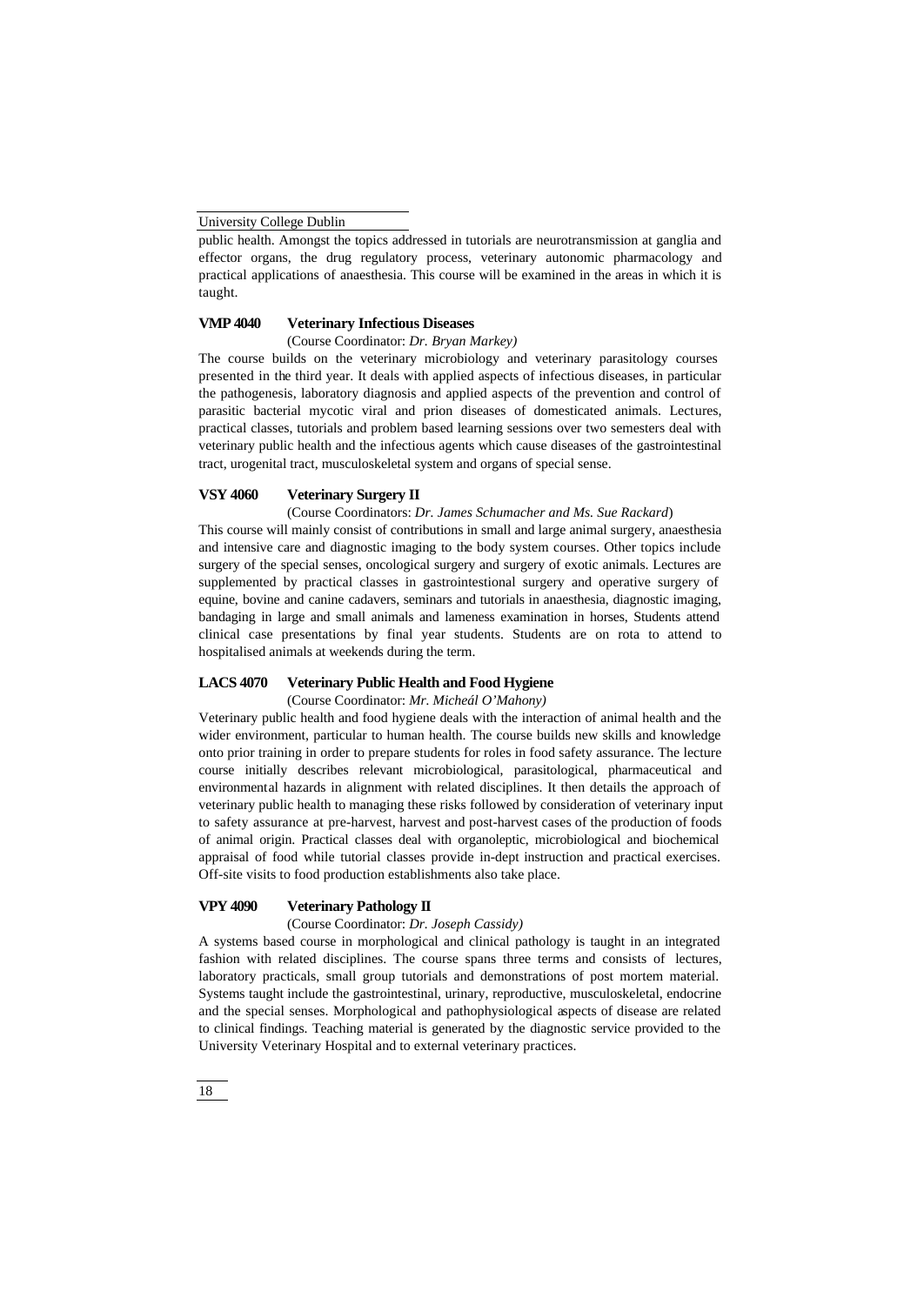# *Fifth Year*

*Year Coordinator: Ms. Anne Healy*

#### **SACS 5010 Small Animal Clinical Studies II**

(Course Coordinator: *Mr. Ruaidhri Breathnach*)

The lectures in the second year of Small Animal Clinical Studies consist of problem orientated lectures in small animal medicine. In addition, there are lectures in clinical nutrition, oncology, toxicology, geriatric and paediatric medicine. Students are supervised in small groups in the clinic and hospital where they have responsibility for the care and welfare of hospital patients. Students are rostered for out-of-hours and emergency care during term time.

# **LACS 5030 Large Animal Clinical Studies II**

(Course Coordinator: *Ms. Anne Healy)*

Lectures, tutorials and practicals are given on (i) the diagnosis, treatment and prevention of diseases of cattle, sheep, horses, pigs, goats and deer; (ii) clinical reproduction in all species of domestic animals; (iii) herd and flock medicine; (iv) state medicine; (v) jurisprudence and ethics; and (vi) practice management. There are daily clinical sessions which students attend on a rota basis in small groups for instruction in the diagnosis, treatment and prevention of diseases in large animals. Clinical teaching takes place in the University Veterinary Hospital where emphasis is placed on examination of the individual animal. Teaching of herd health is performed on farms with the support of cooperating large animal veterinary practices.

# **VSY 5020 Veterinary Surgery II**

(Course Coordinators: *Mr. Mark Glyde and Ms. Cliona Skelly*)

The course of lectures covers all the body systems in small and large animals and diagnostic imaging and veterinary anaesthesia. Teaching in case management, aseptic technique and operating room procedure, diagnostic imaging and veterinary anaesthesia is given within the University Veterinary Hospital where students assist on rotation in veterinary anaesthesia, veterinary diagnostic imaging, large animal surgery and small animal surgery. Training is supplemented by seminars and practical classes. Rostered patient care before and after classes and on weekends forms part of the learning experience.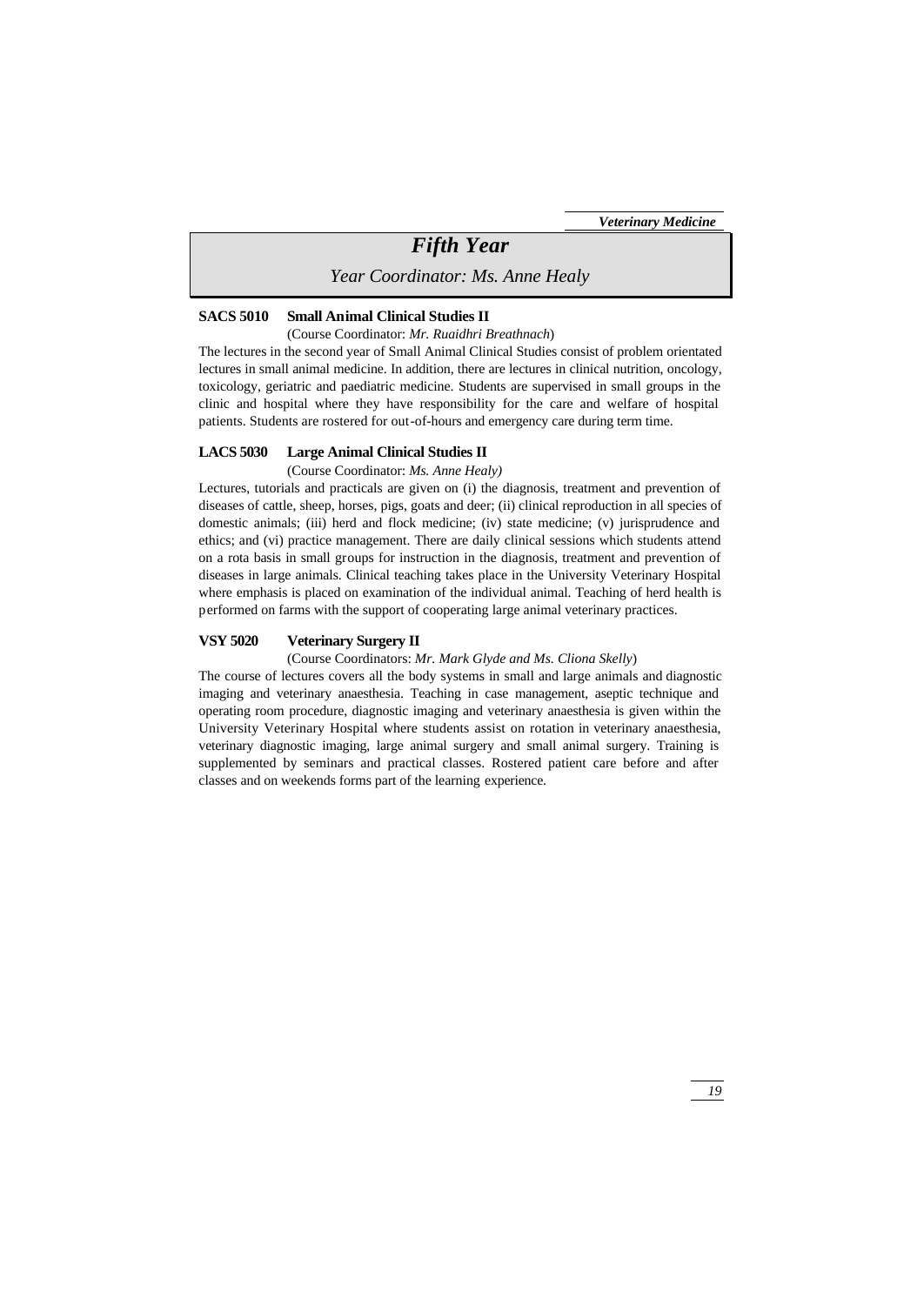**Postgraduate Degrees**

# **Degree of Master of Animal Science**

**Degree of Master of Science**

**Degree of Master of Veterinary Medicine**

**Degree of Doctor of Philosophy**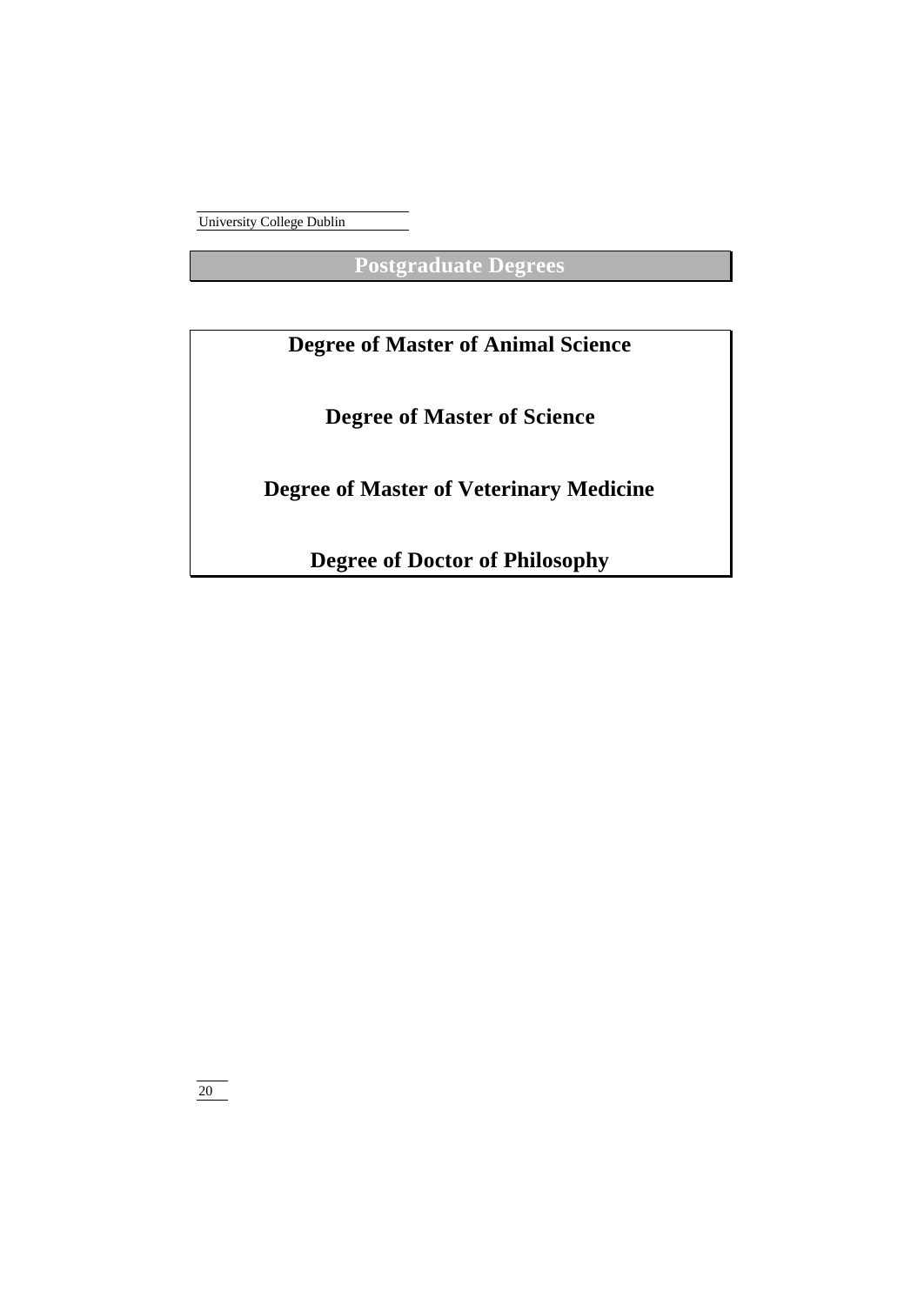# **Postgraduate Study and Research**

Candidates for the degrees of MAnSc, MSc, MVM, PhD shall fulfil the University regulations and requirements regarding these degrees.

#### **Application Procedure**

The application of a candidate shall be submitted for approval, through the Dean, to the Faculty of Veterinary Medicine, by the Professor or full-time statutory academic staff member with the approval of the relevant Professor, under whose direction the student is to work.

The application shall be submitted in writing to the Dean and shall be circulated to the Research Committee prior to a meeting of the Faculty at which the application is presented for acceptance. The application shall provide information regarding:

- (a) The candidate's academic qualifications and fitness to undertake postgraduate studies;
- (b) The proposed research project and course of study;
- (c) The availability of facilities for the proposed research;
- (d) The name(s) of the supervisor(s).

Candidates from outside Ireland and Great Britain will be required to provide evidence of a satisfactory standard in English.

The names of the proposed extern examiners shall be submitted in writing to the Dean and shall be circulated, in advance, to the Faculty prior to the meeting at which the names are presented.

# *Degree of Master of Animal Science (MAnSc)*

# **Admission Requirements**

A candidate for the MAnSc degree, in the Faculty of Veterinary Medicine, would normally be a holder of a primary degree with First or Second Class Honours in a subject of relevance to veterinary medicine and shall present such evidence in this regard as will satisfy the Faculty.

#### **Course Regulations**

Candidates shall carry on research for a minimum period of three terms and shall take such courses as may be prescribed by the Faculty. Nine terms are allowed in which to complete the degree from the date of acceptance. Candidates who have not completed the degree within that period must re-apply to the Faculty. Candidates shall be required to take an oral examination on the subject matter of their thesis unless exempted by the examiners.

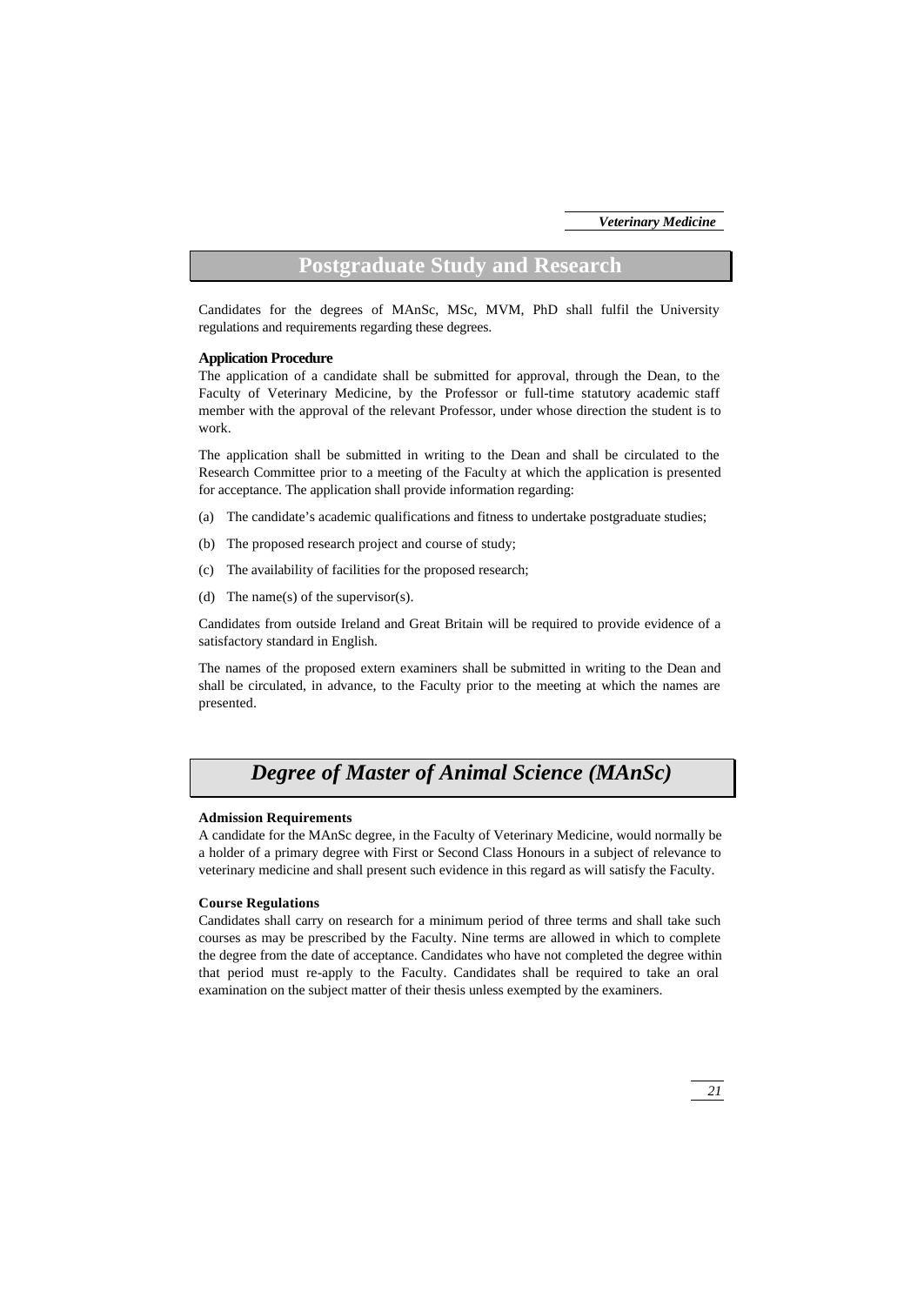# *Degree of Master of Science (MSc)*

#### **Admission Requirements**

A candidate for the MSc degree must have at least a Second Class Honours primary degree or equivalent.

### **Course Regulations**

The degree of Master of Science may be awarded by thesis. Candidates shall carry out research for a minimum period of three terms. Nine terms are allowed in which to complete the degree from the date of acceptance. Candidates may be required to pass an examination on the subject matter of the thesis if the examiners so decide.

# *Degree of Master of Veterinary Medicine (MVM)*

### **Admission Requirements**

Holders of a degree in veterinary medicine, registerable with the Veterinary Council, shall be eligible to obtain the Degree of Master of Veterinary Medicine (MVM). The Faculty may, at its discretion, recommend that the holder of a degree in Veterinary Medicine, not registerable with the Veterinary Council, be deemed eligible to obtain the Degree of MVM.

#### **Course Regulations**

Candidates for the MVM degree shall carry on research for a minimum period of three terms. Nine terms are allowed in which to complete the degree from the date of acceptance. Candidates who have not completed the degree within that period must re-apply to the Faculty. Candidates shall be required to take an oral examination on the subject matter of their thesis unless exempted by the examiners.

# *Degree of Doctor of Philosophy (PhD)*

A candidate for the PhD degree in the Faculty of Veterinary Medicine shall possess a degree in veterinary medicine or other appropriate qualification and shall present such evidence in this regard as will satisfy the Faculty.

Candidates shall carry on research for a minimum period of nine terms or six terms in the case of any candidate whose attainments, in the opinion of the Faculty, justify such shorter course.

Candidates are allowed six years in which to complete the degree from the date of acceptance, and if they have not done so within that period, they must re-apply to the Faculty.

Candidates shall be required to take an oral examination on the subject matter of their thesis unless exempted by the examiners.

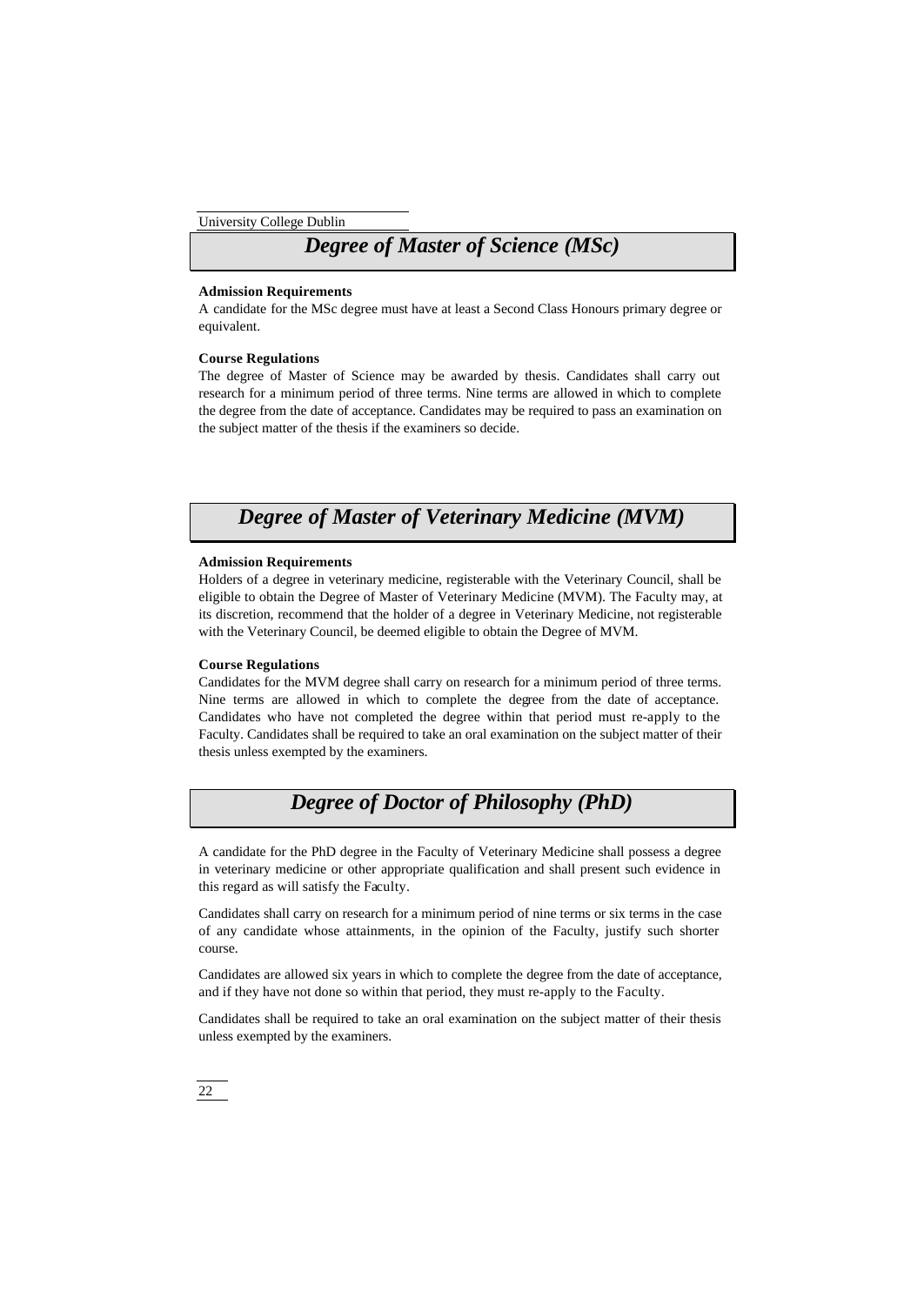# **Diploma**

# *Diploma in Veterinary Nursing (DipVN)*

In response to the enthusiastic interest and support of the veterinary profession and veterinary nurses in Ireland, UCD and the Faculty of Veterinary Medicine have developed a Diploma in Veterinary Nursing.

The three-year course is based on the block release principle. Trainees are required to hold a minimum of 20 hours paid continuous employment, in a UCD Faculty of Veterinary Medicine-registered veterinary practice. This employment must be arranged prior to application and should start no later than the date of registration with UCD. While working in practice, trainees will complete a comprehensive personal portfolio, illustrating the skills and knowledge they are acquiring on the job.

Each year, the trainee will spend eight weeks at the Faculty of Veterinary Medicine, receiving an intensive course of lectures, practical classes and clinical rotations. The University Veterinary Hospital caters for both large and small animals, and the curriculum will incorporate small animal, farm animal and equine nursing.

#### **Admission Requirements**

Passes in six recognised subjects at Leaving Certificate, at least two of which must be grade C3 on a higher paper or better. Subjects must include: Irish (minimum grade D3 leaving certificate ordinary paper); English (minimum grade C3 leaving certificate ordinary paper); Mathematics (minimum grade C3 leaving certificate ordinary paper); Laboratory Science subject or Home Economics (Social & Scientific) (minimum grade C3 leaving certificate higher paper) and two other subjects.

Up to ten places per year will be available for persons who have completed alternative training and/or experience, but who may not have secured all the Leaving Certificate entry requirements. This entry route will be open to persons aged twenty-three years or over on the 1st January prior to entry.

Applications should be made direct to the UCD Admissions Office. In 2003 there will be a total of thirty places.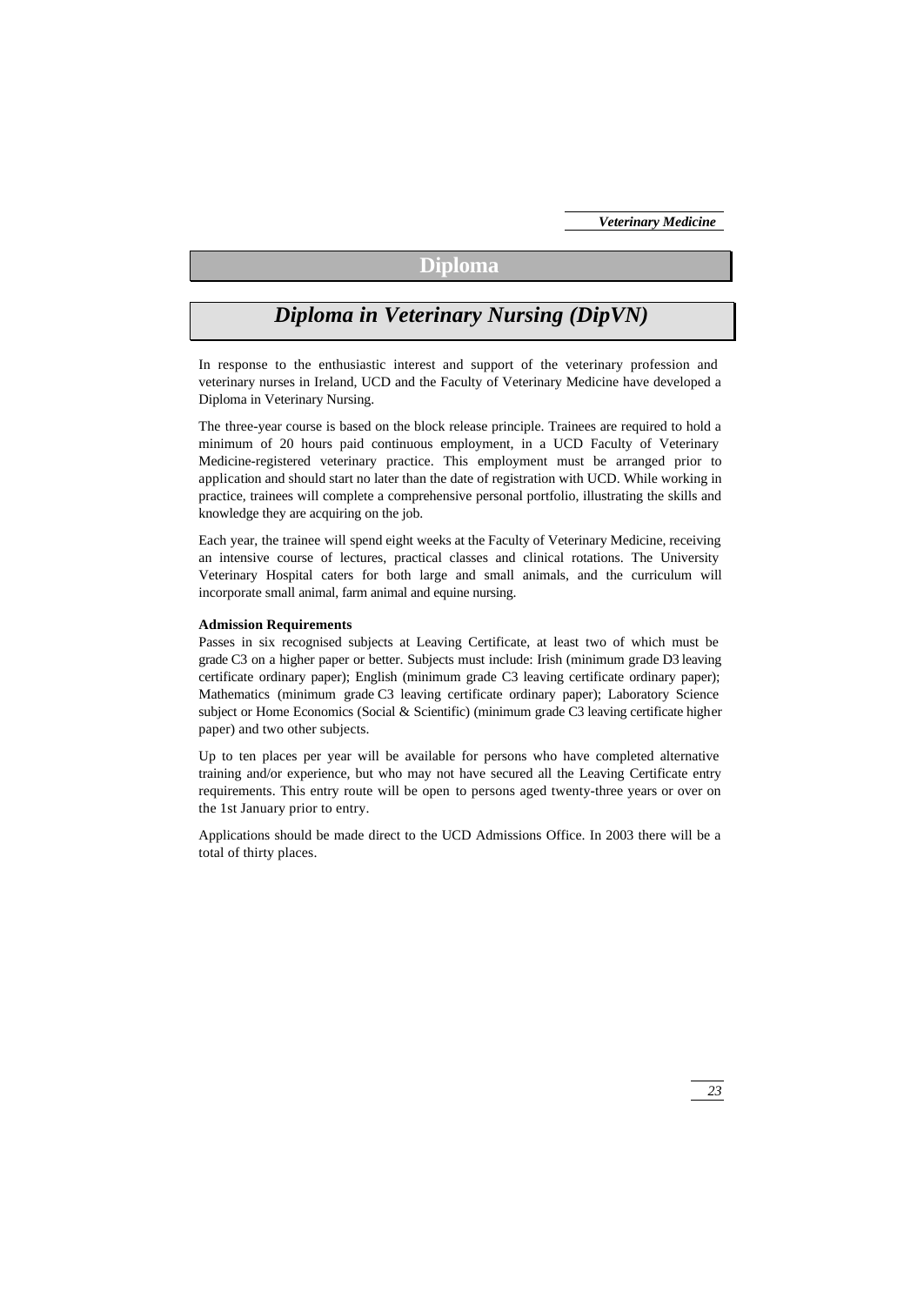| <b>Examination Subjects</b>                                |                                              |                               |  |  |
|------------------------------------------------------------|----------------------------------------------|-------------------------------|--|--|
|                                                            |                                              | <b>ECTS</b><br><b>Credits</b> |  |  |
| <b>First University Examination in Veterinary Nursing</b>  |                                              |                               |  |  |
| <b>VNUR 1001</b>                                           | Veterinary Nursing Theory and Practice IA    | 12                            |  |  |
| <b>VNUR 1002</b>                                           | Veterinary Nursing Theory and Practice IB    | 12                            |  |  |
| <b>VNUR 1003</b>                                           | Veterinary Nursing Theory and Practice I     | 6                             |  |  |
| <b>VNUR 1004</b>                                           | Portfolio of Veterinary Nursing Experience   | 18                            |  |  |
| <b>VNUR 1005</b>                                           | <b>Clinical Veterinary Nursing Rotations</b> | 12                            |  |  |
| <b>Second University Examination in Veterinary Nursing</b> |                                              |                               |  |  |
| <b>VNUR 2001</b>                                           | Veterinary Nursing Theory and Practice IIA   | 12                            |  |  |
| <b>VNUR 2002</b>                                           | Veterinary Nursing Theory and Practice IIB   | 12                            |  |  |
| <b>VNUR 2003</b>                                           | Veterinary Nursing Theory and Practice II    | 6                             |  |  |
| <b>VNUR 2004</b>                                           | Portfolio of Veterinary Nursing Experience   | 18                            |  |  |
| <b>VNUR 2005</b>                                           | <b>Clinical Veterinary Nursing Rotations</b> | 12                            |  |  |
| <b>Third University Examination in Veterinary Nursing</b>  |                                              |                               |  |  |
| <b>VNUR 3001</b>                                           | Veterinary Nursing Theory and Practice IIIA  | 12                            |  |  |
| <b>VNUR 3002</b>                                           | Veterinary Nursing Theory and Practice IIIB  | 12                            |  |  |
| <b>VNUR 3003</b>                                           | Veterinary Nursing Theory and Practice III   | 6                             |  |  |
| <b>VNUR 3004</b>                                           | Portfolio of Veterinary Nursing Experience   | 18                            |  |  |
| <b>VNUR 3005</b>                                           | <b>Clinical Veterinary Nursing Rotations</b> | 12                            |  |  |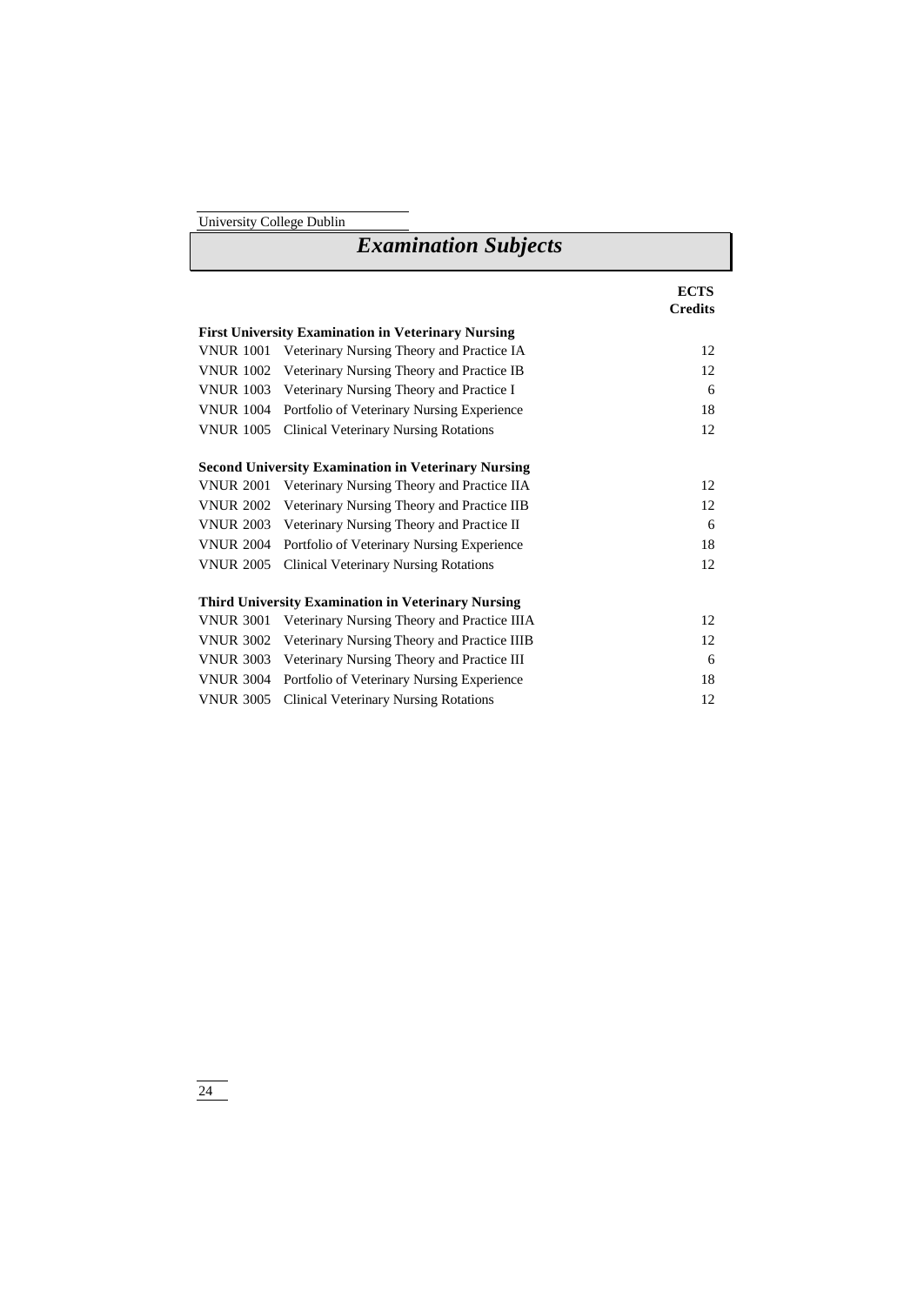# **Scholarships and Prizes Awarded**

# **Undergraduate Scholarships**

University College Dublin awards one scholarship of €635 on each of the first, second, third and fourth university examination in veterinary medicine.

# **Postgraduate Scholarships**

University College Dublin awards approximately thirty postgraduate scholarships to students undertaking higher degrees by major thesis. The number available for the Faculty of Veterinary Medicine is two *(See Student Awards booklet for application procedure).*

# **Scholarships, Prizes and Medals from Trust Funds and Other Sources**

# **Alexandra Colquhoun Scholarship in Veterinary Medicine**

A scholarship, of the annual value of €4,444 approximately, has been established by bequest to the University. The scholarship is intended to enable the holder to pursue the degree course in Veterinary Medicine under the following conditions as laid down by the will of the donor:

- 1. The candidate must be a female student.
- 2. The candidate must be an Irish citizen resident in the Republic of Ireland, whose parents also were citizens of the Republic of Ireland at the time of her birth.
- 3. The candidate must be a person who, without the benefit of the scholarship, would be unable to afford to pursue courses at the University to enable her to qualify as a veterinary surgeon.

# **John Freeman Memorial Medal**

This medal is awarded at graduation to the candidate who, at his/her first sitting at the University Examinations in Veterinary Medicine, acquires the highest aggregate marks in the following subjects: Animal Husbandry and Production, Microbiology, Parasitology, Pathology and Pharmacology.

#### **John Hannan Medal**

This medal is in recognition of the contribution to Veterinary Public Health made by Professor John Hannan, former Dean of the Faculty of Veterinary Medicine, University College, Dublin (1984-1990). Professor Hannan played a leading role in the development and promotion of Veterinary Public Health and was a leading proponent of the discipline at national and international level. He was a member of the inaugural Board of the Food Safety Authority of Ireland, Vice-President of the World Association of Veterinary Food Hygienists and was a Consultant in Food Hygiene to the World Health Organisation. He served on numerous other consultative bodies on veterinary education and related matters.

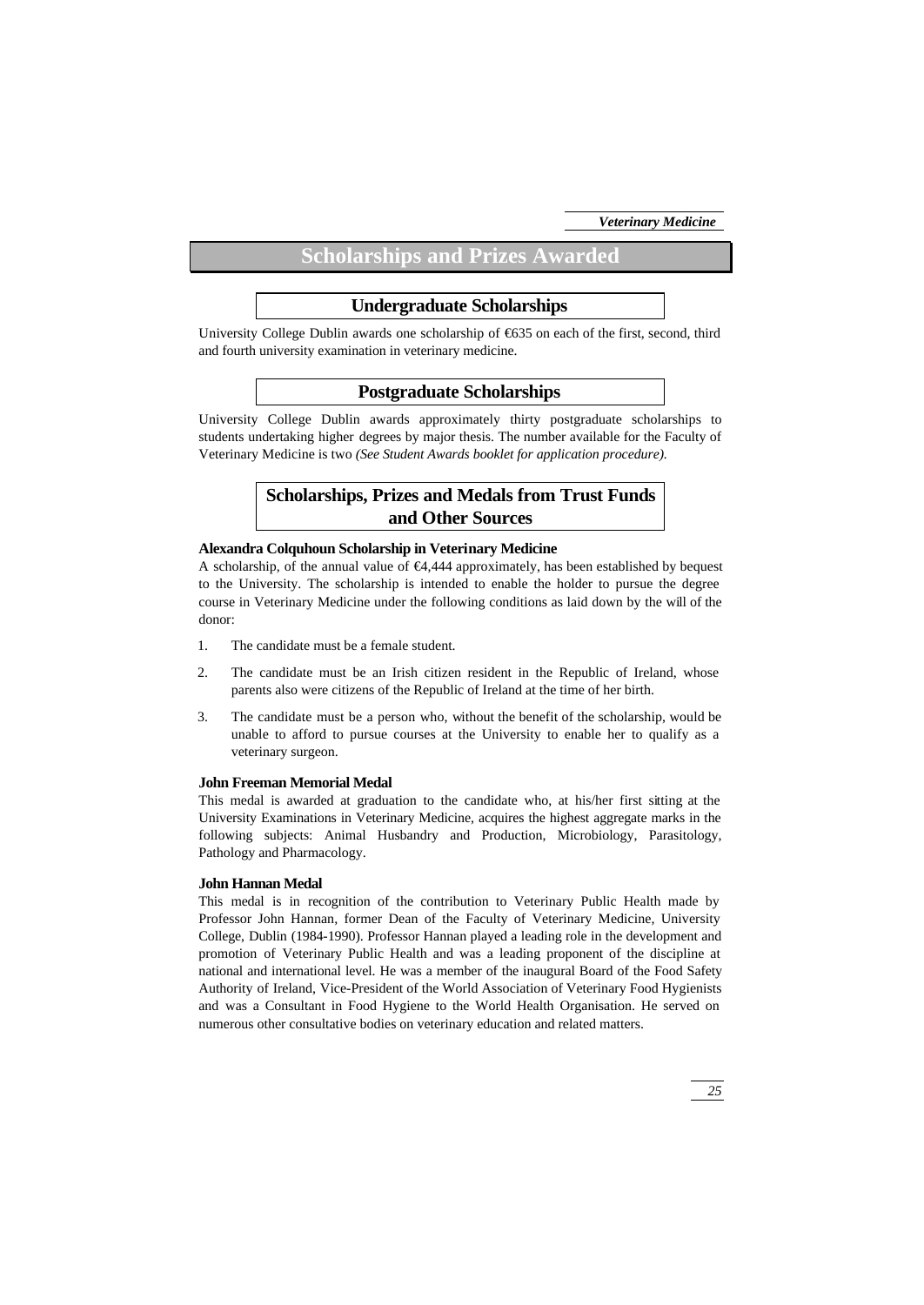The John Hannan Medal is awarded annually to the student who, having passed the relevant University Examination, obtained the overall highest marks in Veterinary Public Health and Food Hygiene.

#### **Thomas Henry Foundation**

This trust provides financial assistance in the Sciences and practice of Agriculture, Horticulture and Veterinary Medicine to persons born, or ordinarily resident, in Northern Ireland.

In the case of postgraduate students undertaking research in the designated areas, application is made by the University on behalf of a student. A detailed proposal of the research project to be undertaken must be submitted.

In the case of undergraduate students, who must have been born or be ordinarily resident in Northern Ireland, application may be made directly to the trust before 1st July in any year to: The Secretary, Thomas Henry Foundation, 31, The Terrace, Downpatrick, Co. Down BT30 6EH, Northern Ireland.

Scholarships are awarded by the Foundation on a competitive basis.

# **Centenary Medal (IVA)**

This medal is awarded at graduation to the candidate with the most consistently high marks throughout the course.

### **Professor P.A. McGeady Memorial Medal in Veterinary Surgery**

This medal is in memory of Professor P.A. McGeady, Dean of the UCD Faculty of Veterinary Medicine from 1960 to 1972 and Professor of Veterinary Surgery, Obstetrics and Infertility from 1946 until his retirement in 1976. His family have established this medal as a tribute to Professor McGeady's contribution to the discipline of Veterinary Surgery at UCD, his skills in teaching and his involvement in veterinary education during a period of considerable change.

The medal is awarded annually to the candidate who obtains the highest overall mark in the professional examinations in Veterinary Surgery.

#### **Mullaney Award in Veterinary Microbiology**

This award was established by Mrs. R. Mullaney, Lecturer in Veterinary Virology (1961- 1987), on her retirement from University College Dublin.

The award will take the form of a prize to be presented annually to the student obtaining the highest marks in the subject Veterinary Microbiology in the Third Veterinary Examination. The general conditions governing University awards will apply *(see Student Awards booklet).*

#### **David O'Connor Memorial Medal - Sportsperson of the Year**

This medal was established in memory of David O'Connor, a 1994 Veterinary Medicine honours graduate. David was actively involved with Gaelic football, soccer and rugby at club and university level. His enthusiasm, commitment and legendary management skills are some of the qualities this award aims to commemorate. A medal (and bursary) will be presented annually to a student in the Faculty of Veterinary Medicine who has significant success in sport.

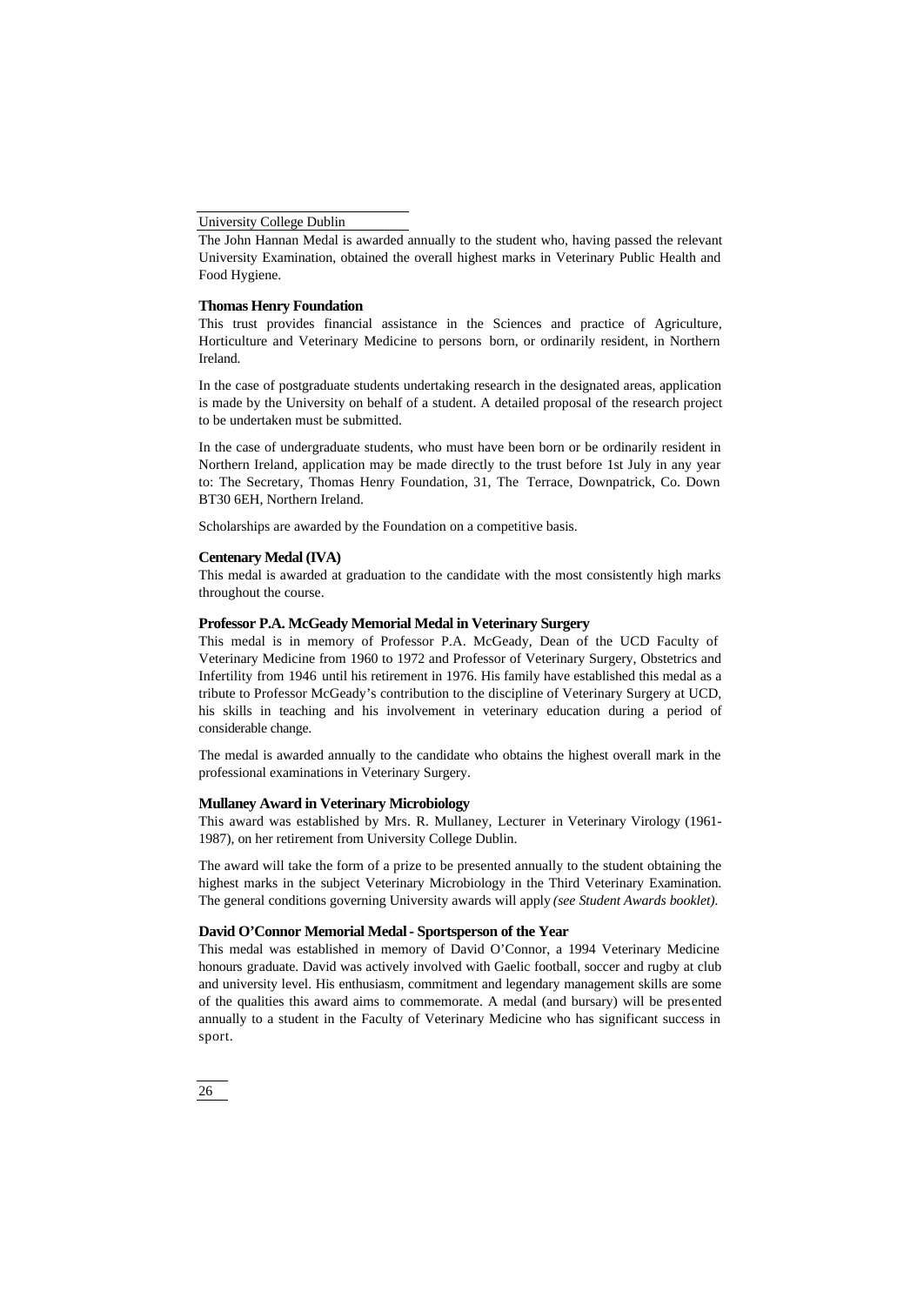Individual veterinary students or, in exceptional circumstances, teams may be nominated by students, staff or sports managers within UCD. Nominations must be made to the Office of the Dean of Veterinary Medicine before the Easter break each year.

A selection committee will make a decision on the recipient of the medal and it will be presented to the winner in May of each year.

#### **Pharmacia Upjohn Travel Grant**

This award will be made to the student who obtains first place in the Final MVB Degree Examination (Student of the Year Award). The travel grant, of the value of €635 is payable to enable the candidate to observe, at first hand, veterinary and research institutions outside of Ireland. The travel itinerary is agreed by the Dean, the sponsor and the successful student.

### **Training Scholarships for Undergraduate Students**

These scholarships which amount to  $\bigoplus$ , 250 -  $\bigoplus$ , 000 each to cover travel and subsistence expenses are awarded annually to second, third and fourth year veterinary students, on the recommendation of an Assessment Committee based on an interview and the candidates' performance in their courses. The scholarships are designed to allow the successful students to work in renowned research laboratories where they can actively engage in some innovative investigation of interest to the livestock and other related industries. They are normally awarded to cover work done during the summer vacation.

Two scholarships are available, one donated by the Veterinary Council Education Trust Fund and one by Intervet (Ireland) Limited.

#### **Wellcome Studentship**

Each year the Animal Diseases Research Association (Moredun Research Institute) seeks funds (approximately €889 pe r student) from the Wellcome Trust to enable selected veterinary students to carry out supervised research projects over eight weeks of the summer vacation. Third and higher year students are eligible to apply to the Selection Committee for these awards.

#### **Moredun Foundation Prize**

This prize is awarded to the final year student who performs best in the area of farm animal studies. The award consists of a personalised certificate; a copy of the diseases of sheep book signed by the editors, Professor Ian Aitken and Dr. Bill Martin; a complete back catalogue of the technical animal health news sheets produced by the foundation and a year's free membership of the Moredun Foundation.

#### **Ferranti Scholarships**

In late 1997 Mr. Philip Ferranti MEd, of Palm Desert, California, USA, decided to support two students to undertake projects of special interest to them with a contribution of approximately US\$3,000. These scholarships are available to third and fourth year students (divided between male and female students). In December of each year students are notified regarding these scholarships and those applying are requested to submit a proposal on how they would use the scholarship to further their extra-mural experience and how this experience would enhance the achievement of their career goals. The proposals should not exceed 500 works in length. The Dean's Selection Committee considers the proposals submitted and makes the awards. Copies of the proposals of the award-winning students are